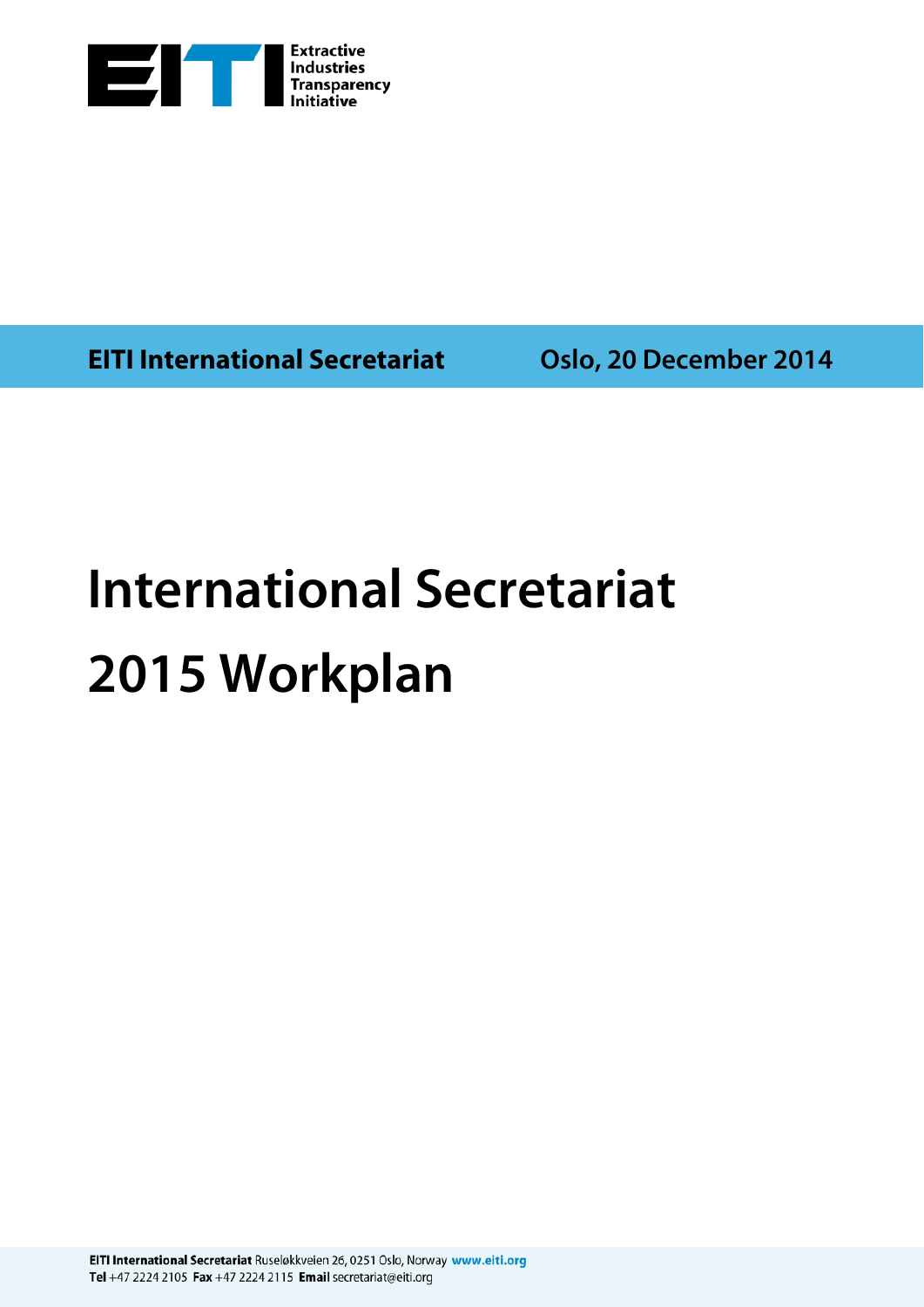## Table of contents

| 1.1 |  |
|-----|--|
| 1.2 |  |
| 1.3 |  |
| 1.4 |  |
|     |  |
|     |  |
| 1.5 |  |
| 1.6 |  |
| 1.7 |  |
|     |  |
|     |  |
|     |  |
|     |  |
|     |  |
|     |  |
|     |  |
|     |  |
|     |  |
|     |  |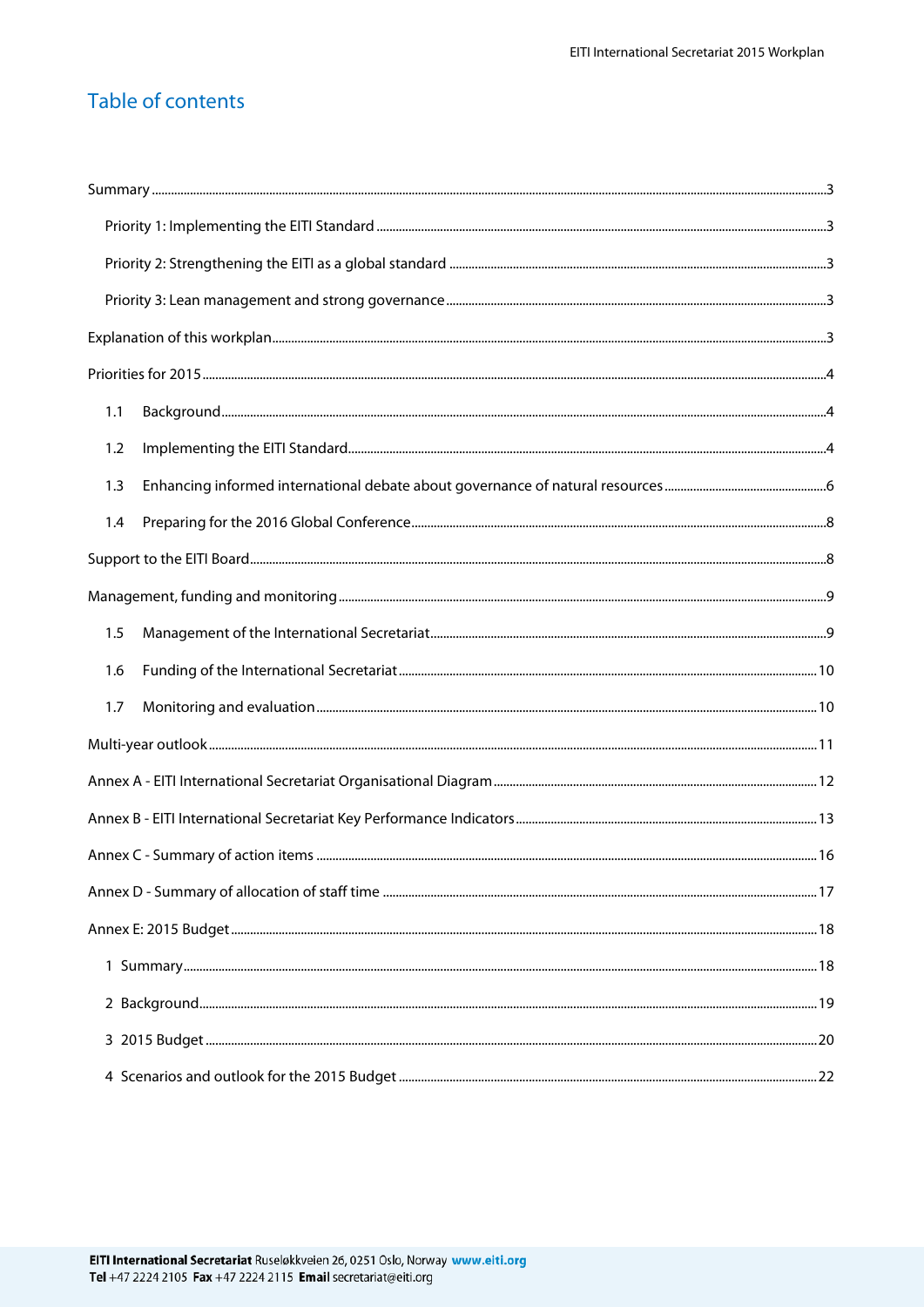## **INTERNATIONAL SECRETARIAT 2015 WORKPLAN**

### Summary

The International Secretariat will continue to focus work on the following priority areas:

#### Priority 1: Implementing the EITI Standard

*Building on experience and best practice, encouraging good implementation of the EITI Standard and supporting countries to move from transparency to accountability to informed public debate.* 

The Secretariat continues to see it as its foremost task to support stakeholders in the 46 countries with their implementation of the EITI Standard. The Secretariat provides this assistance through in-country training and technical assistance, policy development, piloting innovative elements, sharing examples, and active and broad coordination with other providers of technical assistance.

To ensure sustainability, national EITIs will need to reach a critical mass of support and capacity in-country, able to maintain momentum without depending on external support. This means, for example, strengthening engagement of political leaders, companies, civil society organisations and parliamentarians. It also means strengthening the role of National Coordinators and members of the EITI Board to provide leadership and carry the EITI on a national, regional and global level.

2015 will see the first Validations undertaken under the Standard and with contracts and financing managed by the International Secretariat. There will necessarily be financial and human resource implications of this work.

#### Priority 2: Strengthening the EITI as a global standard

*Continue with strategic positioning, outreach, network development and data interoperability.*

Recent years have seen growing attention as well as new efforts to improve natural resource governance; itself partly as consequence of EITI's successes but also its limitations. To benefit from this growing attention, the Secretariat needs to work on ensuring that the EITI is visible as a tool to deal with country-specific issues around the good governance of natural resources. The EITI needs to work closely with other efforts to learn from each other and ensure complementarity. The growth of the available data from EITI reporting is a case in point. In order to promote further use of this data, it is required that the data collection and presentation is of high quality, and is interoperable with data from other sources. In addition, with the promise of more countries committing to implement the EITI Standard, and some movement within many non-implementing countries towards implementation, an expansion of global awareness through outreach activities is required.

#### Priority 3: Lean management and strong governance

The Secretariat is to continue to ensure lean management and support strong governance of the EITI.

The Secretariat recruited seven new staff members in 2014, to cover both staff that left Oslo and the need to increase its capacity. 2015 should only see minor growth in staff and budget, with a focus on putting systems and an organisational structure in place for an organisation that has grown.

## Explanation of this workplan

Section 3 in this workplan sets out the tasks and actions the International Secretariat commits to perform in 2015, giving effect to the priorities identified above. In section 4, support by the Secretariat to the EITI Board is explained.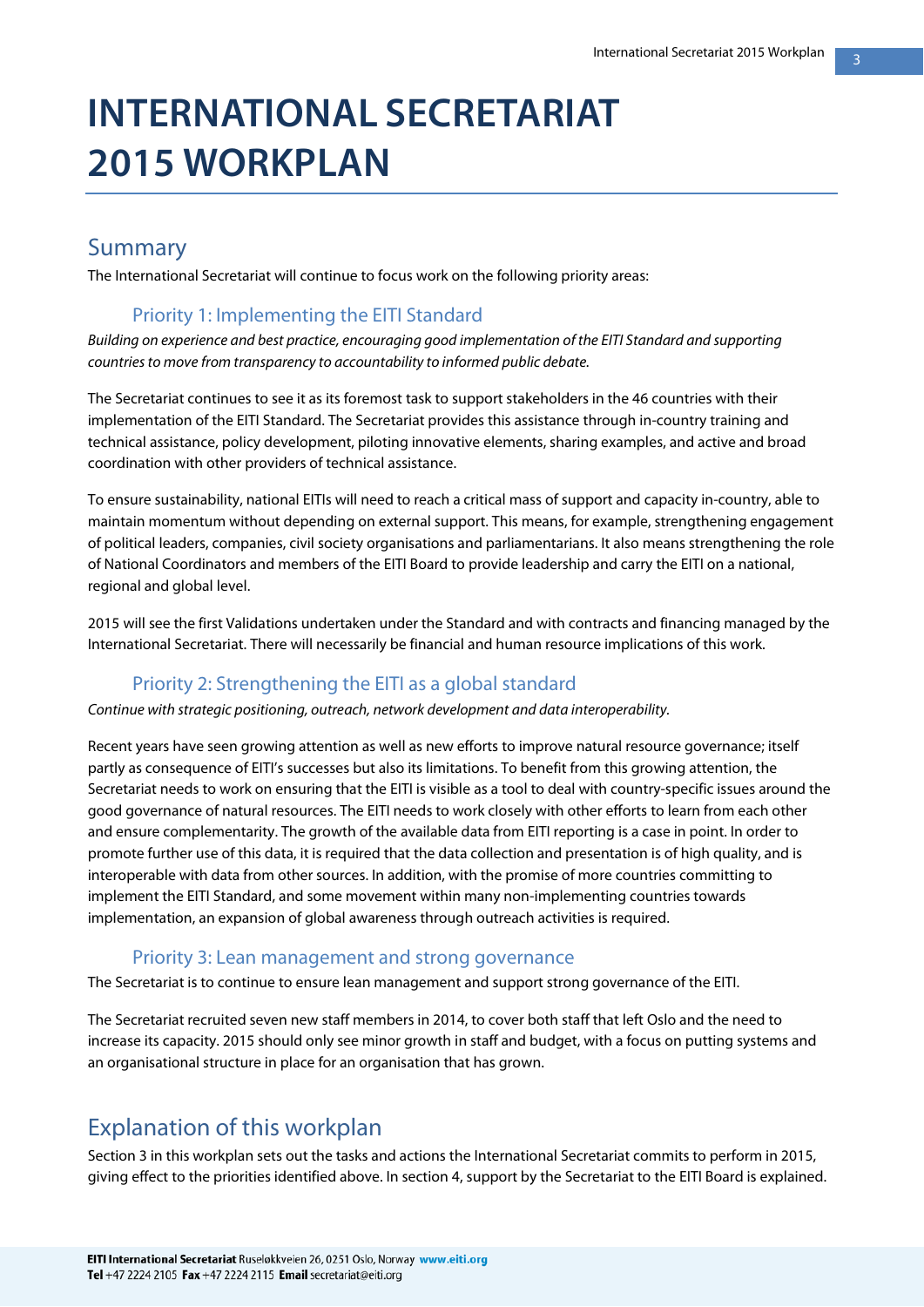Section 5 addresses the management, funding and monitoring of the International Secretariat. Finally, section 6 sets out a multi-year outlook.

This workplan should be considered in parallel with the EITI budget for 2015, which has been considered by the EITI Board's Finance Committee.

## Priorities for 2015

#### 1.1 Background

2014 has so far seen a number of significant developments. To understand the Secretariat's priorities for 2015, these are summarised here:

- a) **The EITI is evolving into a global Standard:** A growing number of countries are implementing the EITI. New countries in 2014 so far are Myanmar, Senegal, Ukraine and the United States. In total, forty six countries currently implement the EITI. Candidature applications have been received from Colombia and the United Kingdom. France, Germany and Italy, amongst others, have announced their intention to implement. Australia has completed an EITI pilot and a decision about full implementation is expected in late 2014. In addition, the Democratic Republic of Congo, Guatemala, Guinea, and Sierra Leone were declared compliant with the EITI requirements in 2014.
- b) **The EITI is at the heart of the current debate about improving governance in the extractive industries:** EITI figures have informed debate in a way that was not possible half a decade ago. In the past eight and a half years, 35 countries have disclosed – in over 200 reports – over US \$1.3 trillion worth of revenues from oil, gas and mining. These reports have also shed light on numerous gaps in revenue collection and distribution mechanisms leading to a vast body of recommendations for improving government and company systems.

EITI processes - including the national commissions, secretariats and the communications - are increasingly being used as hubs of good governance in the sector. Countries like Peru are bringing the process closer to regions and affected communities where so many conflicts have affected the sector. In Zambia, the EITI has been a key forum for informing and debating the current mining reforms.

Presently, more than 400 people that around the world work full time implementing the EITI, and over 1100 people serve on EITI MSGs.

c) **The Standard has been "rolled out"**: The Standard, adopted in Sydney in 2013, includes many new aspects, such as information on how licenses are allocated, publication of license registers, production data, and contribution to the economy, efforts to disclose more beneficial ownership information, more transparency in the activities of state-owned enterprises, greater involvement in tracking earmarked payments from the national level to sub-national entities, and the disclosure of social expenditures by companies where contractually or legally required.

The development of guidance materials on how to implement the Standard is on-going. The EITI is also facilitating a pilot project in a number of implementing countries on beneficial ownership disclosure.

#### 1.2 Implementing the EITI Standard

#### 1.2.1 Direct support to implementing countries

In 2015 a key focus will be on sharing experiences and developing best practice from the early implementation of the Standard. The International Secretariat will continue to assist countries with understanding and making the most use of the EITI Standard as a tool for wider reform. This will include supporting countries in delivering against the objectives set out in their workplans, improving guidance and model examples as good practice emerges, facilitating peer learning on thematic issues of common interest across implementing countries, providing feedback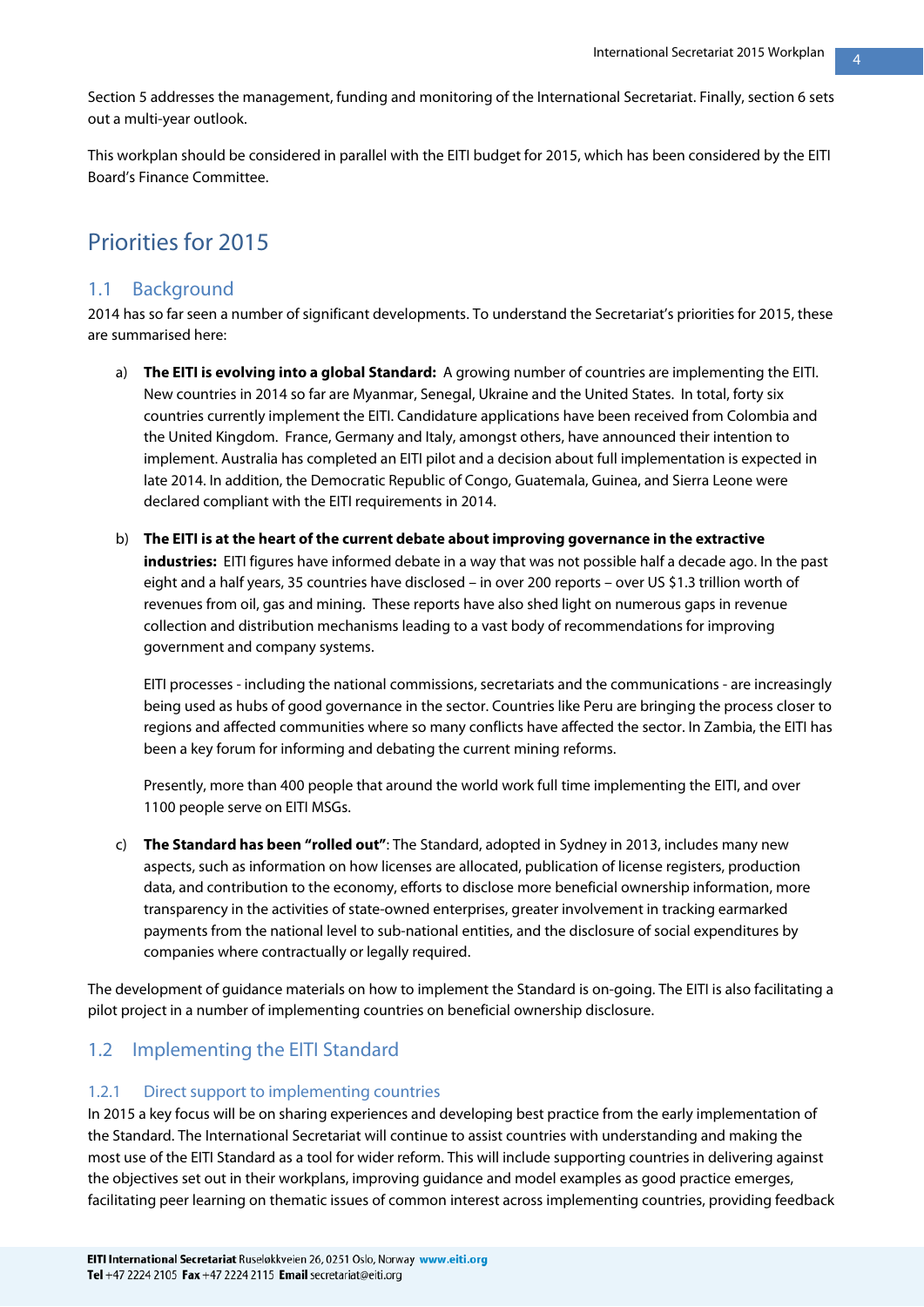on the many EITI Reports that will for the first time be produced in accordance with the EITI Standard, and encouraging innovative ways of collecting, managing and using EITI data. Specific attention will be given to countries that have Validations in 2015 and 2106 to help ensure that MSGs are adequately prepared and that the new Validation procedures are well understood.

The Secretariat expects an increased demand for technical assistance. As countries begin implementing the wider scope of the EITI Standard, many will face a wide range of challenges in the implementation of new requirements including: (i) disclosure of contextual information, (ii) data reliability, timeliness and comprehensiveness, (iii) effective oversight by MSGs, including the preparation of a coherent workplan and reporting on the expected impact. In addition, ten countries are expected to produce their first EITI Report in 2015.

It is foreseen that the Secretariat will play an increasing role in preparing for Validation and in assisting the Board in monitoring progress and quality assurance. Support to implementation will focus on ensuring that the EITI leads to tangible impacts. This will include support to help ensure that: (i) each country has a coherent workplan that address key governance challenges, (ii) the quality of EITI Reports continues to improve, (iii) there is a transition from a box ticking exercise to a more holistic approach of EITI reporting, (iv) governance of MSGs improves.

#### **ACTIONS**

- 1. Support countries in their implementation of the EITI Standard by monitoring progress, and providing regular guidance and feedback on:
- The preparation of Workplans and Annual Activity Reports to encourage EITI implementation to address key national priorities.
- Technical aspects of EITI implementation and EITI Reports, including analysing scoping studies or draft preliminary reports to increase the quality of the EITI Reports.
- Progress on EITI reporting to ensure timely publication of comprehensive EITI Reports.
- exploring potential linkages to wider reforms and current events, and identify areas of improvements and innovation.
- Strengthening government systems to collect data.
- Defining and measuring of impact of EITI.
- Improving MSG and national secretariat governance.
- Assisting countries to better inform public debate.
- Communicating and using EITI data.
- Monitoring and follow-up on the recommendations by Independent Administrators and Validators including by identifying concrete actions and actors that can support the implementation of such actions.
- 2. Share experiences and good practice of Scoping Studies, Workplans, EITI Reports and Annual Activity Reports. 3. Provide trainings to MSGs and National Secretariats through in-country visits.
- 4. Develop an Implementer's Portal to improve access to guidance and best practices as a new section of the EITI website.
- 5. Facilitate peer learning and experience sharing through staff exchanges, regional workshops and National Coordinators' visits to the International Secretariat.
- 6. Refine and improve guidance on implementation as good practice and examples emerge.
- 7. Develop guidance and pre-validation self-assessment tools for countries that are undergoing Validation.
- 8. Continue to develop pilot projects on Beneficial Ownership and state-owned enterprises.

#### 1.2.2 Coordinate and strengthen support

The International Secretariat in 2015 will aim to: strengthen coordination; work to ensure consistency of messaging; reach out to other support providers; continue to strengthen the involvement of in-country actors; and stimulate peer exchanges.

The Secretariat has an important role in coordinating and convening the growing group of actors involved in providing support to the EITI. In addition to partners such as the World Bank, NRGI, GIZ and PWYP, there is a need to bring together for example Validators and Independent Administrators. The Secretariat's role is also shifting, increasingly becoming one of not providing advice and guidance, but rather facilitate national secretariats, National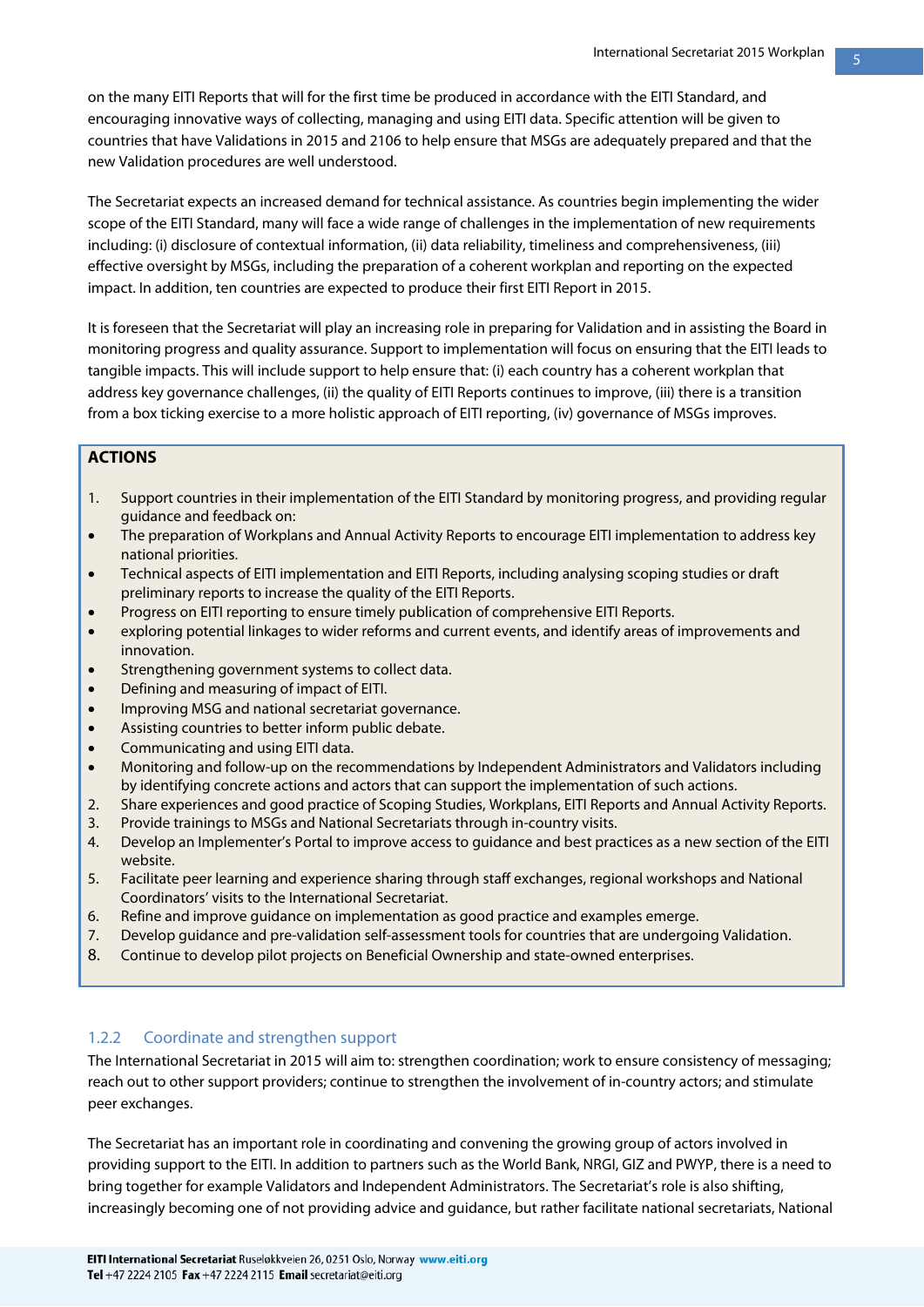Coordinators, and MSG members sharing of their expertise and experience. Companies have also shown interest in providing training and guidance. There is room for further expanding the number of actors involved, some of whom are clearly showing their interest in deeper involvement, such as companies, Members of Parliament and universities.

Finally, there is still a gap between supply and demand. Other ways must be explored to meet support needs by an increasing number of EITI stakeholders for basic and more in-depth training. There is presently a joint World Bank-EITI review into this issue and the Secretariat will have to act on the consequent recommendations and options.

#### **ACTIONS**

- 9. Facilitate twinning, peer learning and exchanges between implementing countries.
- 10. Work with implementing countries (NC's, MSG's) and key partner organisations (World Bank, NRGI, PWYP, ICMM, GIZ, etc.) to organise at least four regional workshops, led and facilitated by implementing countries.
- 11. Engage EITI Board members in every regional or national workshop organised in the margins of Board Meetings.
- 12. Work with partners who are providing wider extractive sector assistance to ensure that, where relevant, opportunities for strengthening government systems are acted upon.
- 13. Identify 'training' coordinators for support partners (WB, NRGI, PWYP, ICMM, GIZ); exchange monthly training agendas; organise coordination meetings twice per year in the margins of Board Meetings.

#### 1.3 Enhancing informed international debate about governance of natural resources

#### 1.3.1 Evolution of the EITI and strategic positioning

The International Secretariat will put greater focus on encouraging in-country conversations about the various outcomes of from EITI implementation. It will do this by working with MSGs on identifying appropriate actions that support reforms and ensuring that these are well documented in MSG workplans and annual activity reports.

While EITI Reports will still in many countries continue to fill transparency gaps, the Secretariat will to a greater extent encourage implementing countries to consider what information about the extractive sector is currently available in government systems, where the gaps are, and how the EITI can help strengthen these systems. This may include cases where extractive revenue data is already published regularly by government or where national taxation systems are moving towards online tax assessments and payments.

In many implementing countries, recommendations from EITI reporting and Validation are not adequately considered or followed up. This limits the potential contribution of the EITI to improving weaknesses in government systems identified through the EITI as well as wider impact on policy change.

The International Secretariat will continue to support countries that are facing challenges or wish to adapt their EITI processes to increase its relevance by identifying workable approaches to implementation that will not compromise the consistent application of the EITI Standard. With several OECD countries likely to join the EITI in 2015, it will be important to recognise that implementing countries have different challenges, starting points and systems, and that there needs to be more flexibility to account for a great range of different countries.

The EITI International Secretariat should coordinate and build on the EITI's increasingly distinct global position. There are other complementary international processes, such as the Open Government Partnership, the World Economic Forum, the G8 and G20 processes, that needs to be worked with to enhance and embed natural resource management.

#### **ACTIONS**

14. Support countries where circumstances suit adapted implementation by assisting MSGs with developing credible approaches to implementation.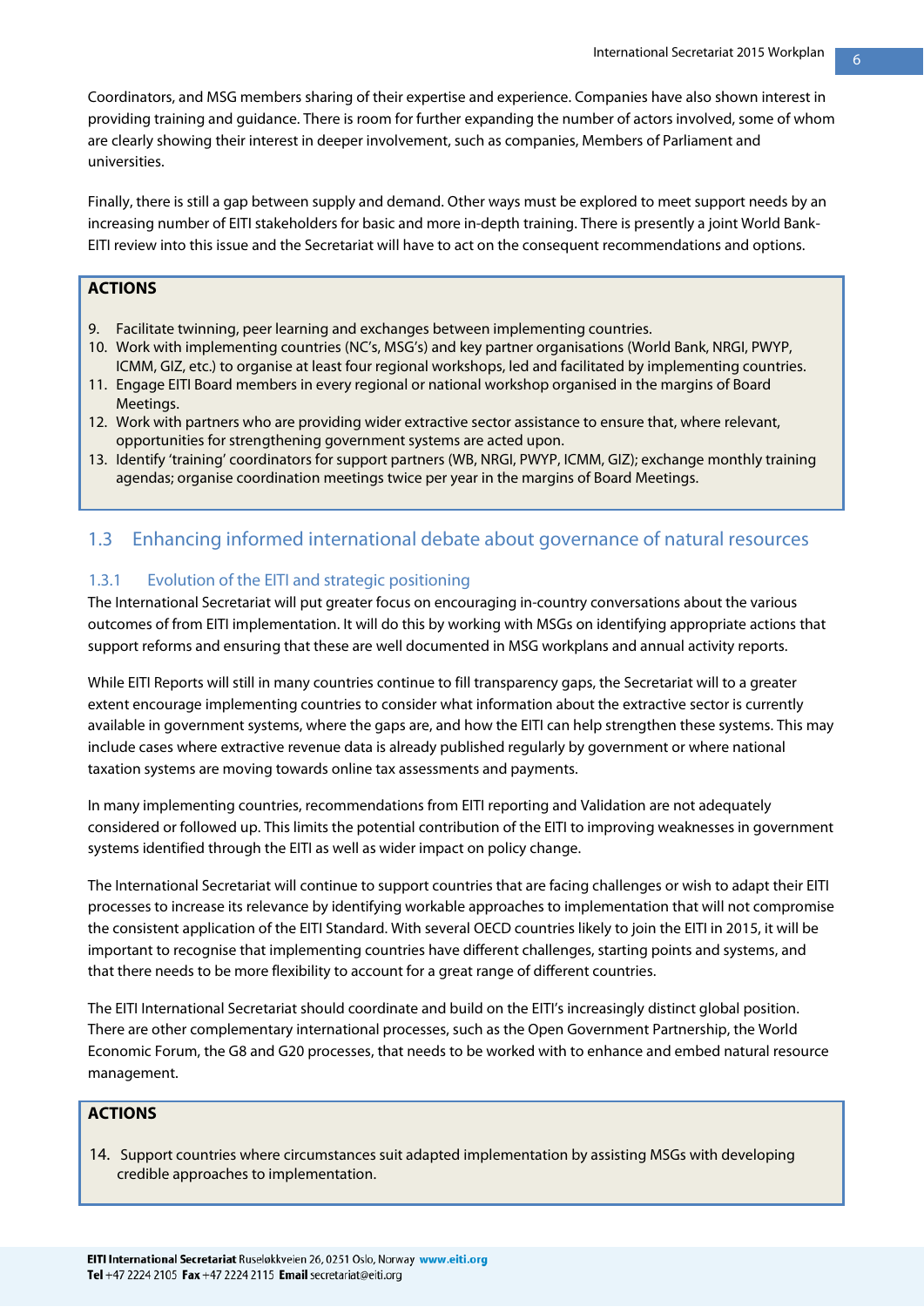#### 1.3.2 Outreach

The International Secretariat has an important role in encouraging countries to implement the EITI. The goals, strategies and priorities for outreach are set out in the Outreach Strategy, as approved by the EITI Board. The current [Outreach Strategy w](http://eiti.org/files/BC-164-with-attachments.pdf)as approved in February 2014.

As well as developing clear priorities and channels of influence, the Secretariat – with oversight from the Outreach and Candidature Committee, and support from partners – will need to respond to opportunities, with an aim to strengthen momentum. By the same token, sudden developments such as conflicts may make outreach efforts and EITI implementation unfeasible in a priority country.

The Secretariat will utilize the guidance materials that have been developed to support stakeholders in prospective implementing countries. This includes guidance o[n how to become a Candidate country,](http://eiti.org/files/GN/Guidance-note-1-How-to-become-a-Candidate-country.pdf) and on developing a [workplan](http://eiti.org/files/Guidance-Note-workplan-final_EN.pdf) and [establishing an MSG.](http://eiti.org/files/GN/Guidance_note_14_MSG_governance_EN.pdf) Often this support needs to be carefully tailored to a particular country or audience within a country.

The International Secretariat also aims to enlarge the broader EITI family by liaising with prospective supporting countries, companies and civil society organisations, and international development institutions.

#### **ACTIONS**

- 15. Coordinate EITI outreach in accordance with the Board's outreach strategy and support preparations for implementation in countries that commit to EITI implementation
- 16. Review and update guidance materials for prospective implementing countries.
- 17. Review and update guidance materials for prospective supporting countries, companies and civil society stakeholders
- 18. Provide support to the Board's consideration of sign-up requirements for supporting companies.

#### 1.3.3 Communication and access to EITI data

The communications work at the International Secretariat concentrates on three types of engagement: firstly, with stakeholders in EITI countries and on the EITI Board, secondly, with the growing network of supporters, partners and followers, and finally with the wide range of interested citizens from all over the world.

A main communication focus will be to enable better access to the information and data that will be published as part of the EITI Standard on the EITI website. This will include developing the existing online database with the extensive set of data that will be available, tools and apps that stakeholders can use to present and analyse the EITI data. Alongside this, the country pages will be revised to focus more on providing useful and usable data. A considerable number of EITI Reports under the EITI Standard are set to be published in 2015. With the Standard there is a shift from publishing data in paper reports, towards publishing data online, and in open formats. This will require a new approach to how the EITI makes this data available and useful, both on its own website and within each country's EITI. This work needs to be aligned with other international efforts and data standards to promote consistently and comparability.

As part of implementing the EITI standard, countries are planning to develop systems for electronic data collection/reporting and integration with public financial management systems. The Secretariat will facilitate this work by supporting countries directly and by working with partners on projects to improve access and use of EITI data, including the IMF, the World Bank, DFID and GIZ.

The International Secretariat will continue to share stories that come out of each country's EITI process, and document how the EITI is leading to change. This follows the EITI Standard's requirements related to how the EITI contributes to public debate, meeting the objectives that each country sets, and linkages to other issues related to the management of natural resources.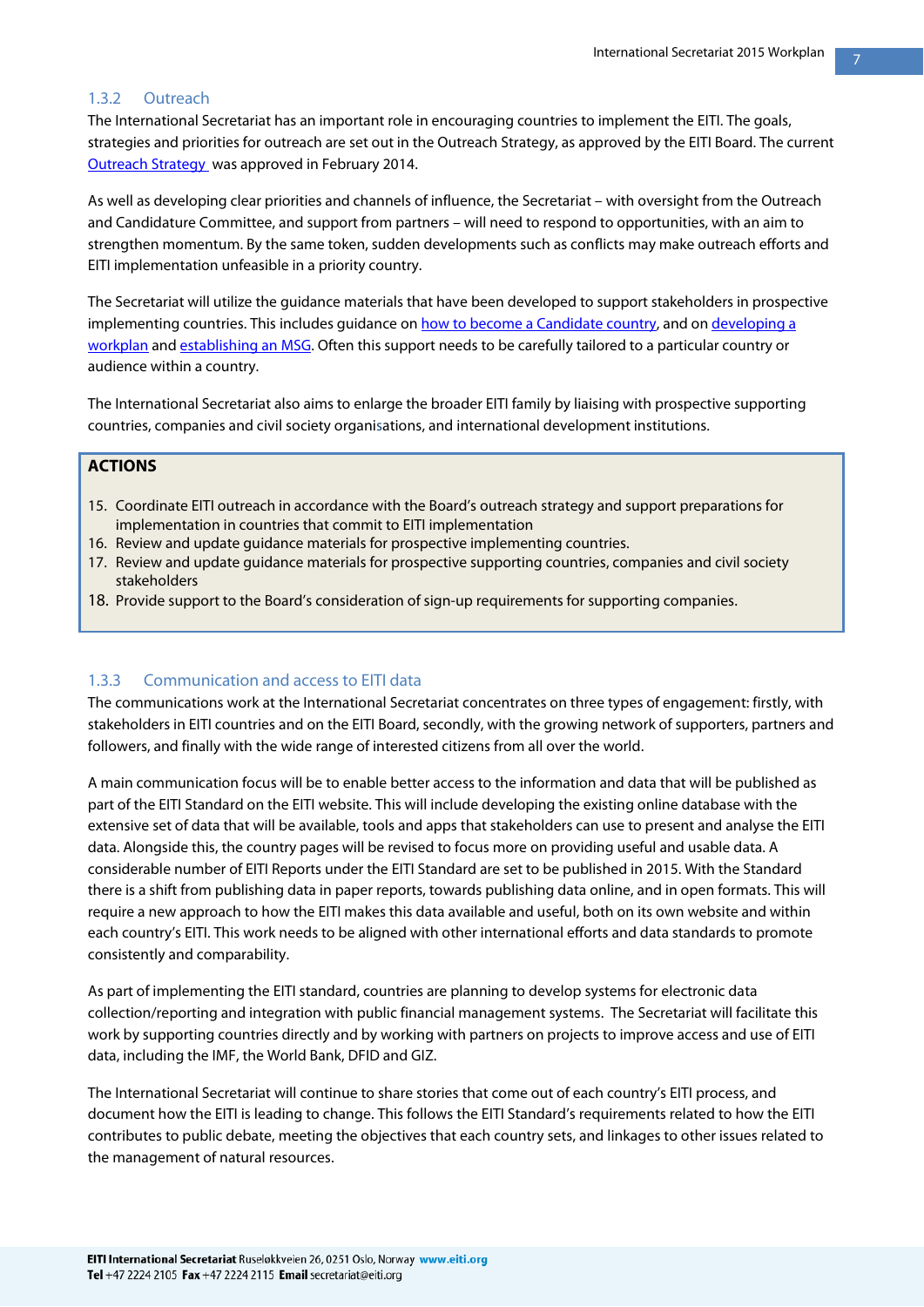#### **ACTIONS**

- 19. Redesign of the EITI website, including country pages, data repository, and an implementers portal.
- 20. Regular production of content that documents how the EITI leads to change in countries, including presenting the findings from EITI Reports and a 2015 EITI Progress Report.
- 21. Produce a new EITI video.
- 22. Hold competitions and other tools to build engagement, including a photo competition, an infographic/use-ofdata competition, and a national EITI website competition.
- 23. Develop, together with partners such as the WB, IMF, DFID and GIZ, tools and guidance for electronic reporting, integration of EITI data with governments' financial management systems (IFMIS or cadastres) and improving access to open EITI data. Provide support to select countries that are implementing such processes.

#### 1.4 Preparing for the 2016 Global Conference

The International Secretariat will begin preparations for the 2016 Global Conference. The Secretariat will also support the current Board and the implementing country constituency with nominations for the new Chair and Board members for the period 2016-2019.

In accordance with Article 7.1 of the EITI Association, "an EITI Conference shall be held at least every three years". The last Conference was held in 2013 in Sydney, Australia and welcomed around 1,200 participants, which makes the Global Conference the largest gathering of EITI implementers, stakeholders and supporters.

The 2016 Global Conference will provide an opportunity to shift the global mindset in and about the EITI from the technical aspects and process of the EITI to the more ambitious debate about informing natural resources policy and investment. It will serve as a forum for implementing countries to share lessons learnt, best practices and address future challenges for the EITI. As with previous Conferences, this Global Conference will also include an EITI Member's Meeting, which will formally appoint the new EITI Chair and Board for 2016-2019.

Pending a Board decision, the 2016 EITI Global Conference will have objectives such as the following:

- Draw out the lessons of the Standard three years after its adoption.
- Create a platform where stakeholders can meet and discuss progress and challenges, including a National Exhibition for countries to showcase progress.
- Show how the data disclosed in EITI Reports can be used to improve the lives of citizens.
- Consider the composition, structure and balance of constituency interest as implementing countries increase.

#### **ACTIONS**

- 24. Propose options for location and dates of the 2016 Global Conference.
- 25. Develop the communications plan for the 2016 Global Conference.
- 26. Begin preparations for the Members' Meeting.
- 27. Support the Board with the nominations process of a new Board Chair.
- 28. Support the implementing country constituency in nominating representatives for 2016-2019 Board.

### Support to the EITI Board

The International Secretariat will work with the Chair and the Board to prepare agendas, provide activity reports, oversee translation of documents and make other practical arrangements for Board meetings. The Secretariat will organise at least three EITI Board meetings in 2015 and provide the Board with the necessary support and documentation for decisions taken both in Board meetings and through Board circulars. Considering the composition of the current EITI Board and its Committees, this support will need to be provided in three or four of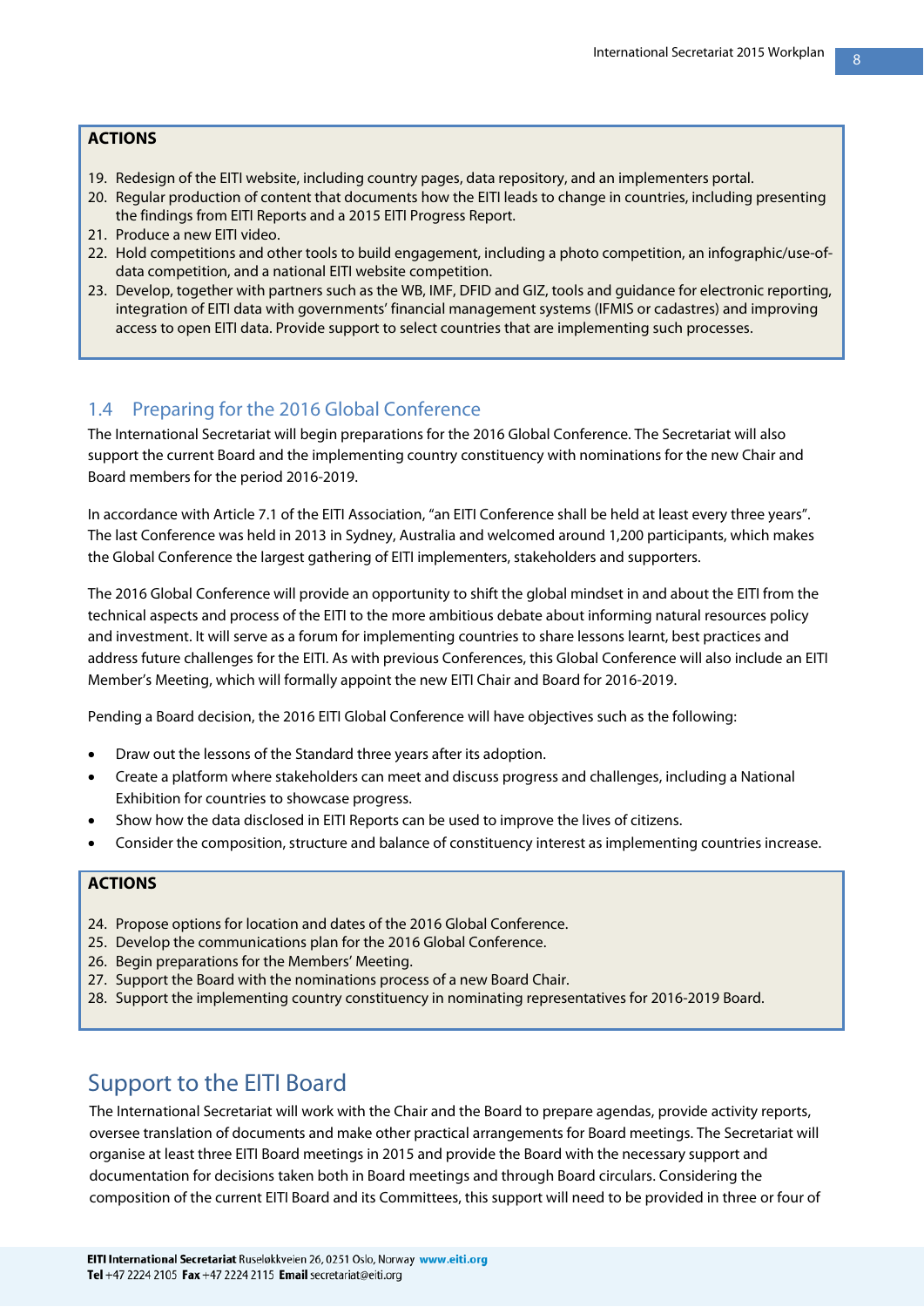the working languages of the EITI (English, French, Russian, Spanish). The International Secretariat will assist implementing country constituencies in particular to strengthen their internal coordination before Board meetings.

The Secretariat works with the Chair and the Board –  $\,$  mostly through its Committees and Working Groups $^{\rm I}$  –  $\,$  to  $\,$ develop policy proposals and recommendations. For 2015, the Secretariat will work with Board Committees on a number of tasks on their respective agendas:

- Finance and Audit Committees: strategically manages the EITI's financial resources and monitors the budget, as well as reviewing the 2014 audit report. In particular, the Finance Committee will consider questions related to financing Validation.
- Governance Committee:, addresses issues relating to the governance of the EITI, including in 2015, the composition of the 2016-19 Board.
- Nominations Committee: oversees the process for finding and nominating a new Chair, as well as overseeing that each constituency undertakes its own nomination process for the 2016-19 Board.
- Implementation Committee: oversees progress with implementation of the EITI Standard, including reviewing Implementation Progress Reports, EITI Reports, and the impact of the EITI.
- Outreach and Candidature Committee: defines priority outreach countries, and to elaborate and refine strategies for outreach to specific countries, and to assess candidature applications (including applications expected from France, Germany, and Malawi).
- Rapid Response Committee: monitors events that could put EITI stakeholders or process in EITI implementing countries at risk, and makes recommendations to the Board for possible responses.
- Validation Committee: reviews Validation reports and applications for Validation extensions. Validations are expected in 2015 for Azerbaijan, Liberia, the Solomon Islands, Timor-Leste, Ghana, Mongolia, Kyrgyzstan and São Tomé and Príncipe.

#### **ACTIONS**

- 29. Organise three EITI Board meetings in 2015.
- 30. Provide ongoing support to the EITI Board, committees and working groups.
- 31. Hold regular Committee meetings.

## Management, funding and monitoring

#### 1.5 Management of the International Secretariat

The International Secretariat currently has 19 full time staff. Three part-time staff members provide additional support: one assistant to the Chair (one day per week); one French language co-ordinator and one part time senior advisor (see organisational chart in Annex A and staff allocation to work areas in Annex D).

Staff numbers – and associated expenses – are expected to increase modestly in 2015. With more countries implementing the EITI Standard, the need for further support will increase. One senior staff member's secondment<sup>2</sup>

 $1$  The Audit Committee, the Finance Committee, the Governance Committee, the Implementation Committee, the Nominations Committee, Outreach and Candidature Committee, the Rapid Response Committee, the Validation Committee. More information on the Committees can be found in their ToRs.

 $2$  Wouter Biesterbos is on a three year secondment from the Netherlands Ministry of Foreign Affairs from mid-2012 to mid-2015.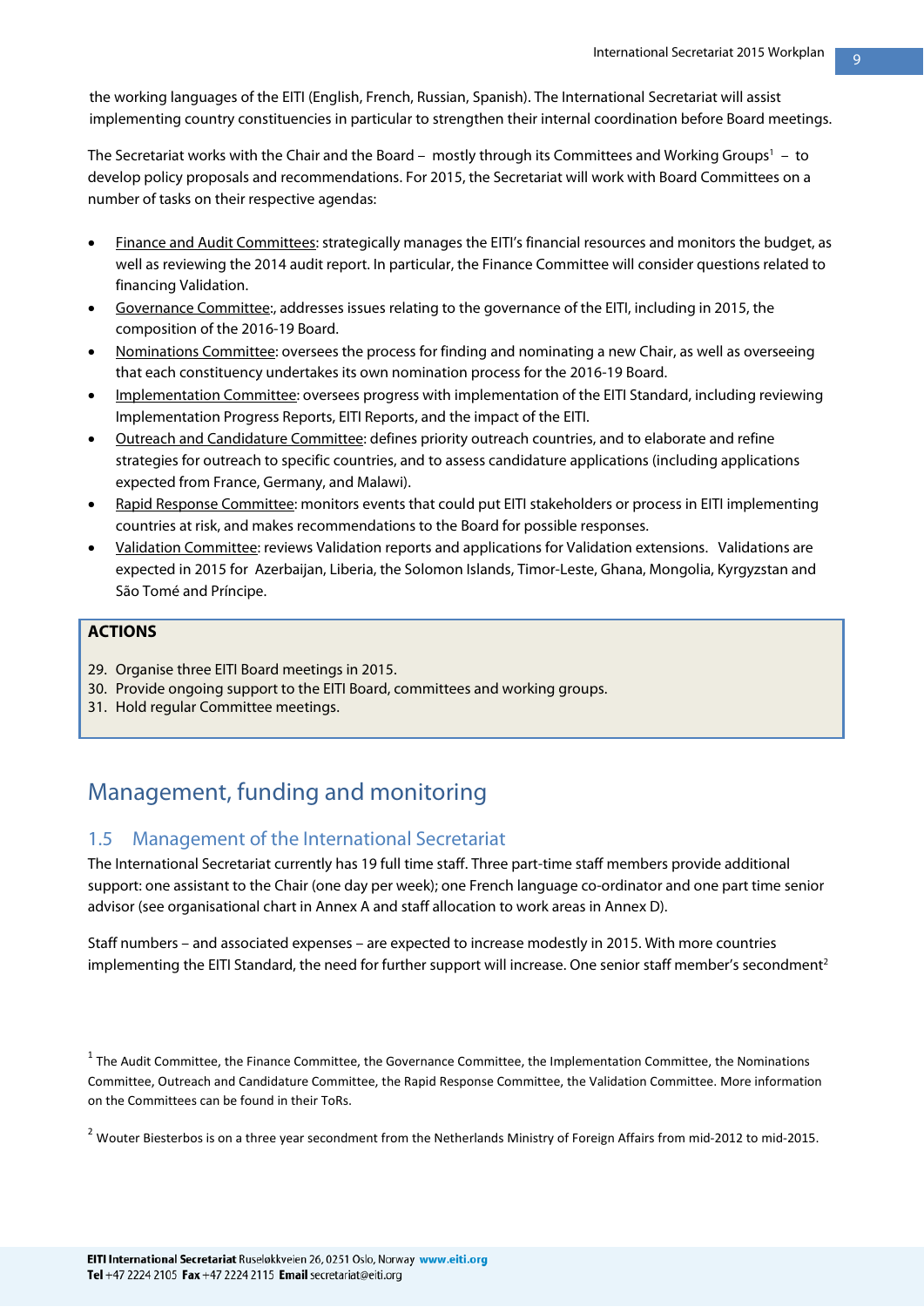to the Secretariat, which is paid for by the Netherlands Ministry of Foreign Affairs, will come to end in mid-2015 and will need replacement; a Conference manager will need to be recruited; and additional staff might be required. For 2015, the Secretariat therefore plans to recruit around three staff members.

The Oslo office is expected to have to move to larger and more expensive premises in 2015 or 2016. This follows the fact that NORAD's lease comes to an end and that they have informed the EITI that they are not seeking new premises for themselves that includes space for the EITI.

#### **ACTIONS**

- 32. Recruit around three new staff members, whilst continuing to provide assistance to existing staff to deliver on their objectives.
- 33. Continue to develop staff policy and procedures, including the functioning of the Staff Committee and the development of the staff manual and office procedures.
- 34. Find suitable office accommodation and ensure a smooth relocation in 2015.

#### 1.6 Funding of the International Secretariat

The EITI's funding strategy<sup>3</sup> recognises that the international management of the EITI enjoys a strong and diverse funding base that enables it to meet its financial needs. It is expected that this funding base will to continue to support the EITI.

The International Secretariat remains a lean organisation, although the recruitment of new staff in 2014 and the expected costs of new budget lines such as fronting the costs of Validation mean that the Secretariat should be prepared to encounter new challenges finding and managing its funding. A number of improvements have been made on this front in 2014, including the recruitment of a Finance Manager. The Secretariat will underline the importance of multi-year funding arrangements in its contacts with current and potential funders to ensure predictability and stability in its funding base. The Secretariat will also continue to examine possibilities to limit its expenses.

To execute this 2015 workplan, the Secretariat considers a budget of US \$5.2m as necessary, as elaborated in the 2015 Budget which can be found under Annex E.

#### 1.7 Monitoring and evaluation

The Secretariat will continue to report to the Board on its own performance through annual activity and finance reporting and within particular Implementation Progress Reports and Outreach Progress Reports on progress with the EITI itself. The monitoring of EITI impact is also addressed above in the communications section.

The Secretariat will provide coordination to the Board's and other bodies follow up of the findings due to be published by Scanteam, as part of its technical assistance review.

The Secretariat will provide support to the performance exercise the Board itself may conduct of its own activities and any subsequent governance review.

The International Secretariat will propose to the Board a revised set of performance indicators in 2015. This follows the expanded scope following the implementation of the Standard and the fact that reporting and communications are increasingly digital.

Performance of staff follows procedures agreed through the EITI Staff Manual.

<sup>3</sup> Discussed at the 21st meeting of the EITI Board in Lusaka, October 2012.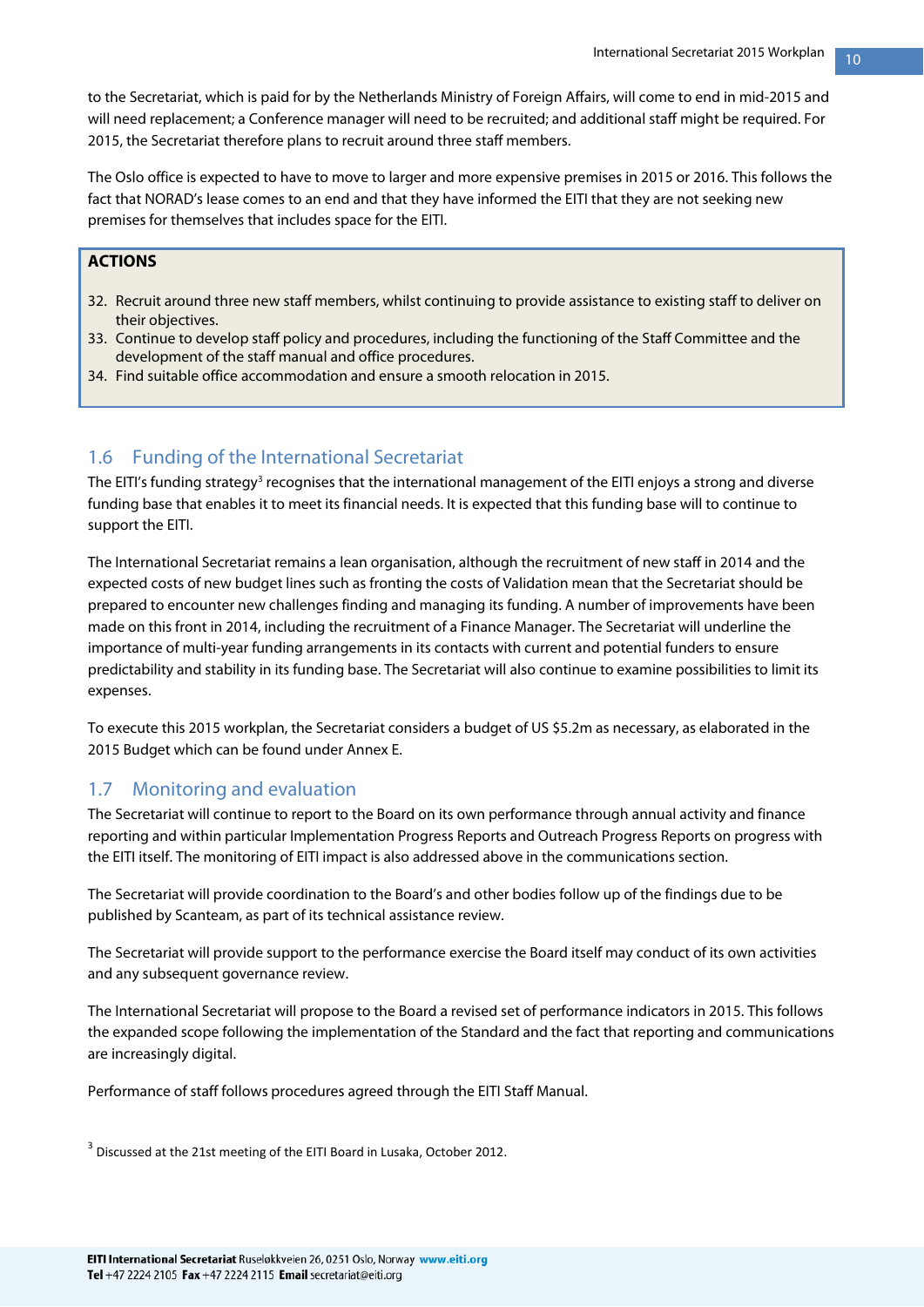#### **ACTIONS**

35. Propose to the Board a revised set of performance indicators in 2015.

## Multi-year outlook

The Secretariat welcomes any decision by the Board in 2015 to develop a longer term EITI strategy. Individual Board members have suggested that such a strategy is developed, considering amongst other things the need to ensure that the EITI is integrated into government systems and taking into account the earlier agreement by the EITI International Advisory Group that the EITI should be mainstreamed. The findings of the EITI technical assistance review by Scanteam will be relevant.

In the 1-3 year term, the Secretariat foresees that its role will continue to evolve. It will be centred on acknowledging, encouraging and incentivising implementation of the Standard and create a platform for efforts to inform and inspire other countries. The Secretariat envisages to increasingly acts as a facilitator of conversations between peer countries about how the Standard can be best used to strengthen government systems and inform public debate. With a critical mass of compliant countries compliant with the EITI Requirements, the focus will continue to move from the technical aspects of the Standard to highlighting how it can make a difference in diverse settings. Countries have emerged as leaders in different aspects of using the EITI to deliver transparency, accountability, debate and reform. The Secretariat will continue to acknowledge, encourage and incentivise such actions and create the platform for these efforts to inform and inspire other countries. Consequently there are more peer learning workshops, staff exchanges, internet communities of practice, case studies of good practice, country news items, blogs, etc.

This shift of focus will also create new challenges for the EITI as some implementing countries take the process in their own direction beyond the Standard established by the Board. The increasing number of OECD countries implementing the EITI might also create a different dynamic as the EITI Standard is used to address a different set of issues than the technical requirements it was originally designed to address.

The Secretariat has developed a Training Plan for 2015 to cover five regional workshops on the Standard and a further three regional communications and open data workshops. A proposal for parallel funding of around US \$0.5m will be sought from the World Bank MDTF to cover these.

The 2015 Budget which can be found under Annex E includes a three year outlook under two scenarios – one with slow growth and one with the Secretariat's proposal of growth. The slow growth scenario (of 0% growth in 2015) would have major implications on outreach activities and on the development of the website to provide more easyto-use and interactive guidance for implementers and more EITI stories of impact for public, supporters and stakeholders.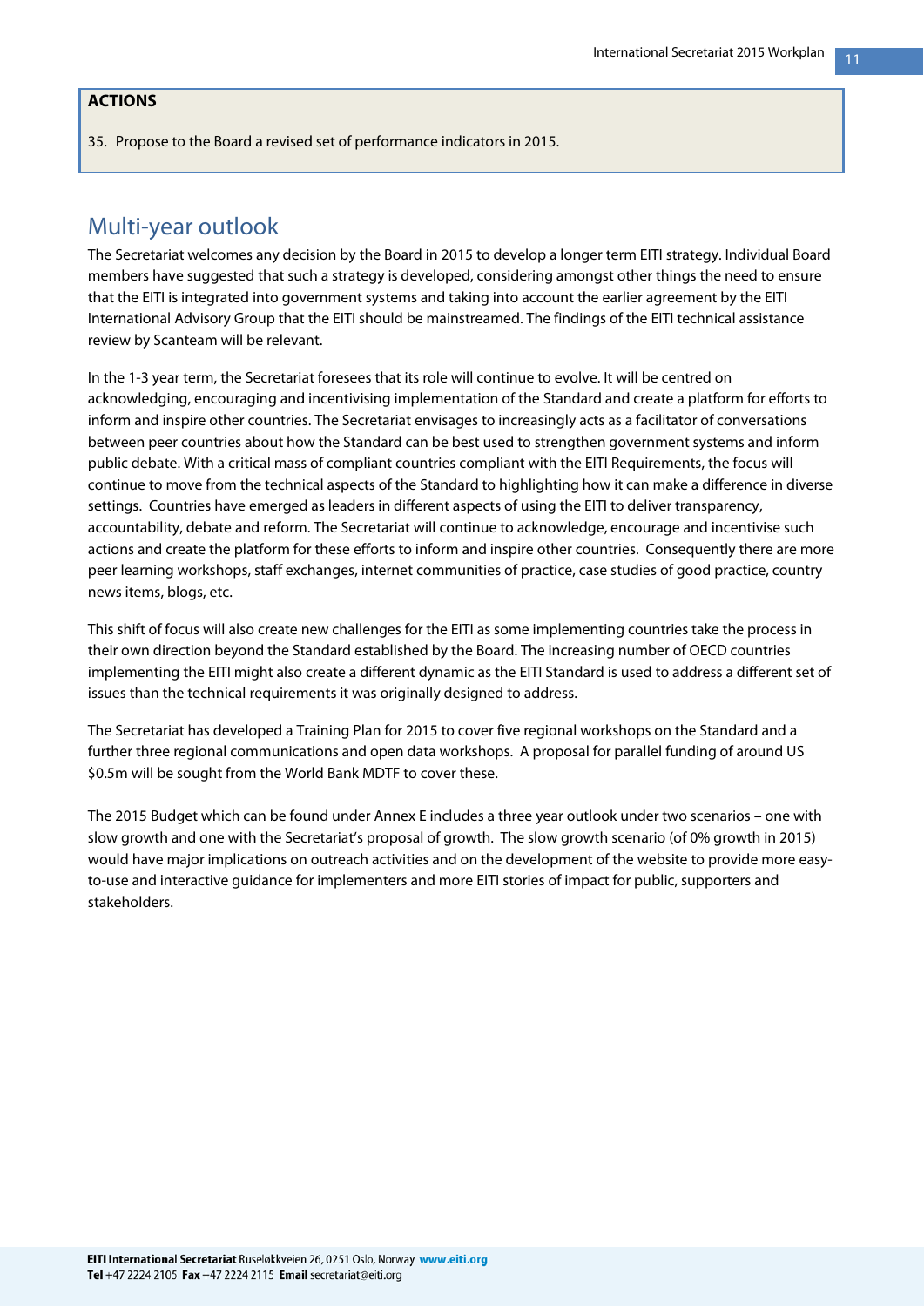## **Extractive** EITI **Industries**<br>Transparency<br>Initiative Annex A - EITI International Secretariat Organisational Diagram

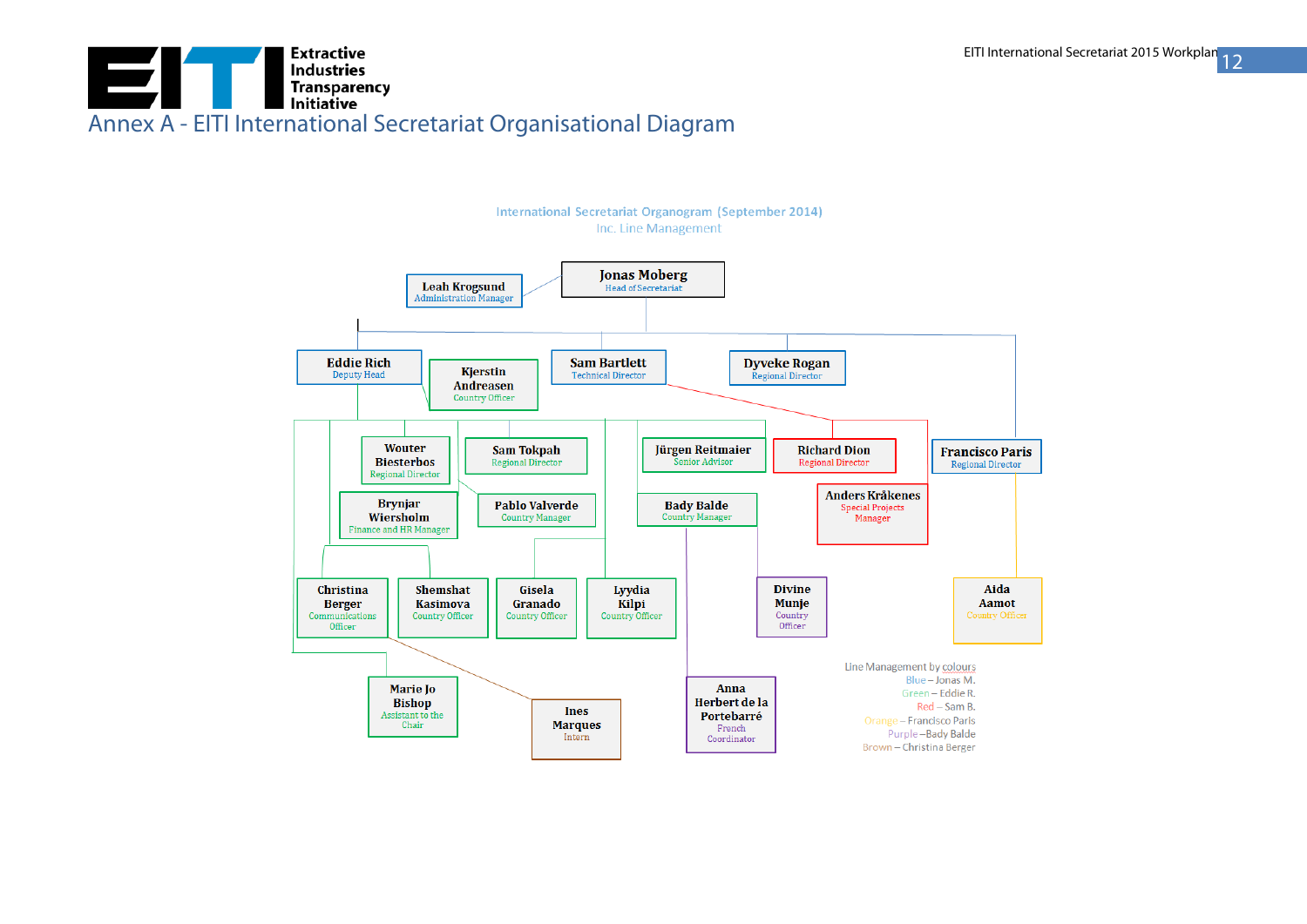## Annex B - EITI International Secretariat Key Performance Indicators

Note: These indicators were approved by the Board in 2010 (see Board Circular No. 75).

#### Part I. **Outcome Indicators**

| 2007<br>2008<br>2009<br>2010<br>2011<br>2012<br>2013<br>2014<br>2015<br>Jan-Sep<br>Actual<br>Actual<br>Actual<br>Actual<br>Estimate<br>Actual<br>Actual<br>Actual<br>No. of compliant countries (2)<br>N/A<br>N/A<br>$\overline{2}$<br>5<br>25<br>29<br>12<br>36<br>1)<br>16<br>29<br>23<br>33<br>35<br>37<br>42<br>50?<br>No. of implementing countries (2)<br>15<br>46<br>2)<br>52<br>No. of supporting companies (2)<br>37<br>37<br>41<br>60<br>76<br>85<br>90<br>95<br>3)<br>N/A<br>90<br>90<br>94<br>94<br>96<br>No. of supporting investors (2)<br>USD14trm<br>USD16trm<br>84<br>4)<br>(before 2010 measured in assets under<br>management)<br>17<br>No. of supporting countries (2)<br>12<br>16<br>18<br>18<br>18<br>18<br>10<br>18<br>5)<br>17<br>27<br>52<br>No. of countries that have submitted final<br>N/A<br>N/A<br>2<br>31<br>41<br>43<br>6) |  |
|-------------------------------------------------------------------------------------------------------------------------------------------------------------------------------------------------------------------------------------------------------------------------------------------------------------------------------------------------------------------------------------------------------------------------------------------------------------------------------------------------------------------------------------------------------------------------------------------------------------------------------------------------------------------------------------------------------------------------------------------------------------------------------------------------------------------------------------------------------------|--|
|                                                                                                                                                                                                                                                                                                                                                                                                                                                                                                                                                                                                                                                                                                                                                                                                                                                             |  |
|                                                                                                                                                                                                                                                                                                                                                                                                                                                                                                                                                                                                                                                                                                                                                                                                                                                             |  |
|                                                                                                                                                                                                                                                                                                                                                                                                                                                                                                                                                                                                                                                                                                                                                                                                                                                             |  |
|                                                                                                                                                                                                                                                                                                                                                                                                                                                                                                                                                                                                                                                                                                                                                                                                                                                             |  |
|                                                                                                                                                                                                                                                                                                                                                                                                                                                                                                                                                                                                                                                                                                                                                                                                                                                             |  |
|                                                                                                                                                                                                                                                                                                                                                                                                                                                                                                                                                                                                                                                                                                                                                                                                                                                             |  |
|                                                                                                                                                                                                                                                                                                                                                                                                                                                                                                                                                                                                                                                                                                                                                                                                                                                             |  |
|                                                                                                                                                                                                                                                                                                                                                                                                                                                                                                                                                                                                                                                                                                                                                                                                                                                             |  |
|                                                                                                                                                                                                                                                                                                                                                                                                                                                                                                                                                                                                                                                                                                                                                                                                                                                             |  |
|                                                                                                                                                                                                                                                                                                                                                                                                                                                                                                                                                                                                                                                                                                                                                                                                                                                             |  |
|                                                                                                                                                                                                                                                                                                                                                                                                                                                                                                                                                                                                                                                                                                                                                                                                                                                             |  |
| Validation reports (2)                                                                                                                                                                                                                                                                                                                                                                                                                                                                                                                                                                                                                                                                                                                                                                                                                                      |  |
| Visits to EITI website (per month)<br>5,300<br>6,000<br>8,700<br>10,140<br>12,950<br>15,600<br>23600<br>19300<br>23500<br>7)                                                                                                                                                                                                                                                                                                                                                                                                                                                                                                                                                                                                                                                                                                                                |  |
| 8)                                                                                                                                                                                                                                                                                                                                                                                                                                                                                                                                                                                                                                                                                                                                                                                                                                                          |  |
| References of EITI in, tracked by Factiva.com (per<br>9)<br>1231<br>1532<br>2200<br>1740(8)<br>2020<br>2500<br>2060<br>2800<br>1031                                                                                                                                                                                                                                                                                                                                                                                                                                                                                                                                                                                                                                                                                                                         |  |
| <i>year</i> ) (4)                                                                                                                                                                                                                                                                                                                                                                                                                                                                                                                                                                                                                                                                                                                                                                                                                                           |  |
| Subscribers to EITI's newsletter (2)<br>N/A<br>N/A<br>2000<br>1700<br>N/A (10)<br>3100<br>5900<br>7000<br>8000<br>10)                                                                                                                                                                                                                                                                                                                                                                                                                                                                                                                                                                                                                                                                                                                                       |  |
| Reporting<br>11)                                                                                                                                                                                                                                                                                                                                                                                                                                                                                                                                                                                                                                                                                                                                                                                                                                            |  |
| 7<br>17<br>21<br>40<br>42<br>No. of EITI reports (fiscal periods)<br>19(5)<br>10<br>41<br>45<br>$\bullet$                                                                                                                                                                                                                                                                                                                                                                                                                                                                                                                                                                                                                                                                                                                                                   |  |
| 74%<br>34%<br>58% (9)<br>86.4%<br>94%<br>97%<br>41%<br>33%<br>100%<br>% of implementing countries reporting<br>$\bullet$                                                                                                                                                                                                                                                                                                                                                                                                                                                                                                                                                                                                                                                                                                                                    |  |
| N/A<br>N/A<br>N/A<br>N/A<br>N/A<br>N/A<br>N/A<br>800<br>776<br>Companies participation (7)<br>$\bullet$                                                                                                                                                                                                                                                                                                                                                                                                                                                                                                                                                                                                                                                                                                                                                     |  |

(1) Until 15 September 2013.

(2) Cumulative.

(3) Measures articles in Financial Times, The Economist, Le Monde, Le Figaro. Indicator depreciated from 2014 since growth of digital-only articles/blogs is making it difficult to find meaningful figures that can be compared year-over-year.

(4) Include references to "EITI" on English sites and "ITIE" on French sites.

(5) Cumulative 2003-2007.

(6) It is expected that reports become an annual exercise thereafter.

(7) Cumulative number of companies that have participated in EITI Reports published during the year.

(8) The service provided has changed their statistics models. 2011 and 2012 figures are not comparable to previous years.

(9) 31 implementing countries were expected to publish reports. (The calculations exclude Yemen and Madagascar that were suspended; and new candidate countries, Trinidad and Tobago and Guatemala). (10) Data not available due to change of service provider.

#### Part II. **Agency effectiveness indicators**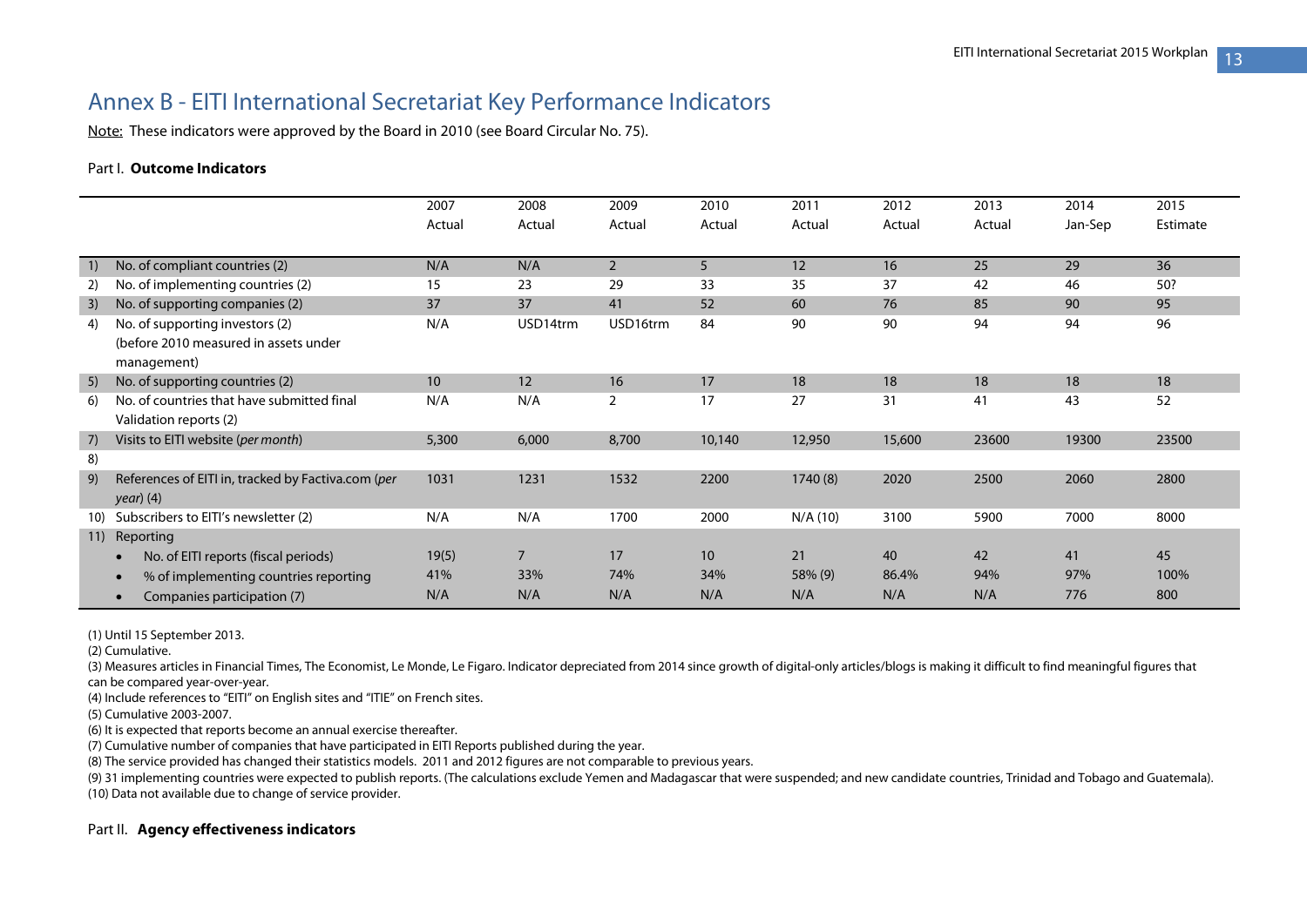| Area                    | 2010    | $\%$ | 2011      | $\frac{0}{0}$ | 2012    | $\frac{0}{0}$ | 2013      | $\frac{0}{0}$ | 2014    | $\%$ |
|-------------------------|---------|------|-----------|---------------|---------|---------------|-----------|---------------|---------|------|
| (Figures are in USD)    |         |      |           |               |         |               |           |               | Jan-Jul |      |
| Support to implementing | 696702  | 23   | 159 125   | 25            | 265 655 | 31            | 699 444   | 26            | 747 512 | 40   |
| countries               |         |      |           |               |         |               |           |               |         |      |
| Outreach activities     | 201 080 |      | 283732    | 6             | 363850  | 9             | 410 523   | 6             | 255 613 | 14   |
| Board and Chairman      | 776843  | 26   | 617627    | 13            | 582930  | 14            | 889 271   | 14            | 405 224 | 22   |
| support                 |         |      |           |               |         |               |           |               |         |      |
| Rel.Stakeholders (incl. | 381 222 | 12   | 1 132 520 | 24            | 348 171 | 9             | 587060    | 25            | 73747   | 4    |
| Global Conference)      |         |      |           |               |         |               |           |               |         |      |
| Communication           | 356 903 | 12   | 547 964   | 12            | 454 976 | 11            | 709 331   |               | 137 558 |      |
| Management and          | 608 153 | 20   | 931 253   | 20            | 060 642 | 26            | 1 225 727 | 18            | 247 668 | 13   |
| administration          |         |      |           |               |         |               |           |               |         |      |

#### **Outputs**

|                                              | 2010         | 2011           | 2012           | 2013           | 2014           |
|----------------------------------------------|--------------|----------------|----------------|----------------|----------------|
|                                              |              |                |                |                | Jan-Sep        |
| <b>Website &amp; Publications</b>            |              |                |                |                |                |
| News items                                   | 51           | 71             | 45             | 64             | 43             |
| Tweets                                       | 72           | 202            | 111            | 693            | 700            |
| Facebook                                     |              |                |                | 64             | 62             |
| Blogs                                        | 8            | 19             | 13             | 36             | 24             |
| Newsletter                                   | 3            | 5              | 5              | 9              | $\overline{7}$ |
| Regular publications <sup>8</sup>            | 25           | 21             | 23             | 90             | 80             |
| Videos                                       | $\mathbf{0}$ | 5              | 0              | $1 + 14$       | $\mathbf{0}$   |
| Progress report                              |              | $\overline{2}$ | 0              | $\overline{2}$ | $\overline{2}$ |
| <b>Validations reports reviewed</b>          | 15           | 10             | $\overline{4}$ | 10             | $\overline{4}$ |
| <b>Secretariat Reviews</b>                   |              |                |                |                | 4              |
| Reconciliation reports reviewed <sup>4</sup> | 10           | 21             | 27             | 42             | 12             |

<sup>4</sup> Fiscal periods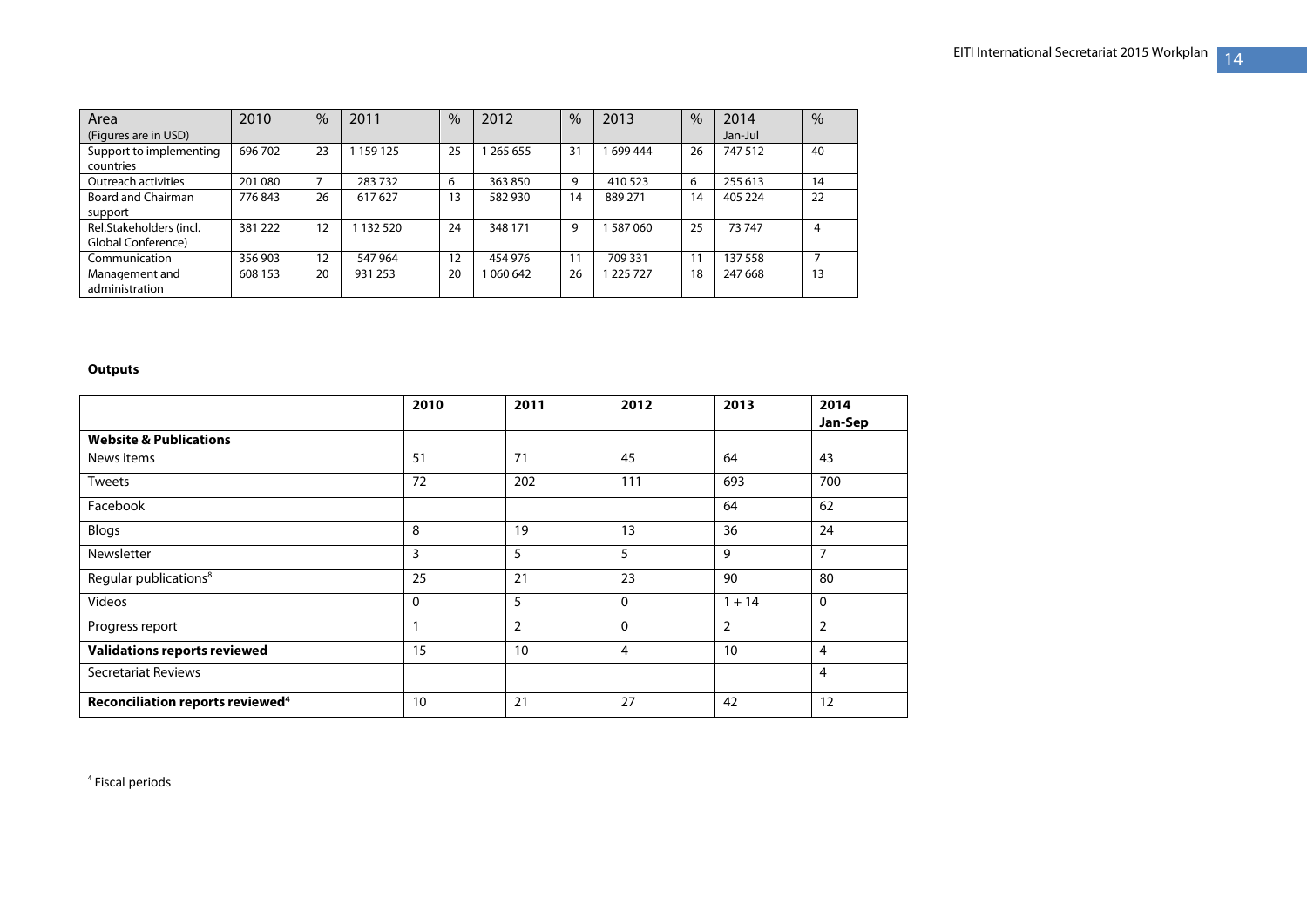| <b>Meetings</b>                                   |      |                |     |                      |          |
|---------------------------------------------------|------|----------------|-----|----------------------|----------|
| Donors roundtables                                |      | 1              |     | $\mathbf{1}$         |          |
| National coordinators meeting                     | и    | $\Omega$       | 1   | Global<br>Conference | Regional |
| Board meetings                                    | 4    | $\overline{4}$ | 3   | $\overline{4}$       | 3        |
| <b>People trained</b>                             | 150  | 180            | 170 | 250                  | 400      |
| <b>Countries visited</b>                          |      |                |     |                      |          |
| Implementing                                      | 26   | 25             | 28  | 40                   | 25       |
| Outreach                                          | 7    | 17             | 15  | 22                   | 12       |
| <b>Disclosure of Revenues</b>                     |      |                |     |                      |          |
| No of EITI Reports (fiscal periods)               | 10   | 21             | 40  | 36                   | 12       |
| No of EITI Reports (disaggregated)                | 6    | 9              | 4   | 30                   | 10       |
| Regularity of EITI disclosure                     | 34 % | 58 %           | 51% | 97%                  | N/A      |
| Companies participating in reporting <sup>5</sup> | N/A  | N/A            | N/A | 776                  | ?        |

 $5$  Cumulative number of companies that have participated in EITI Reports published during the year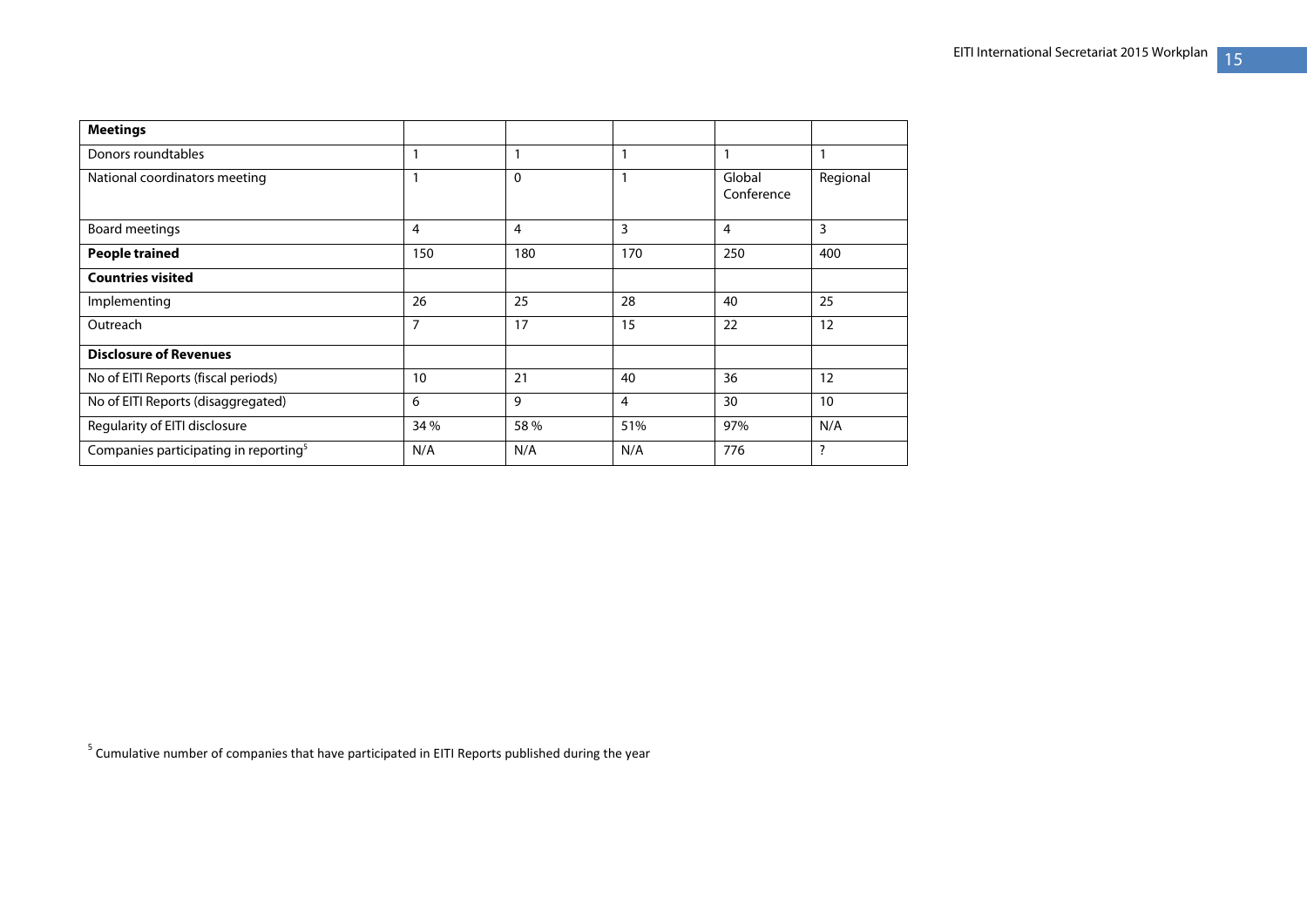

## Annex C - Summary of action items

|                          | Workplan Elements<br><b>Action Items</b>                                                                                                      | <b>LEAD</b>    | Q1 |                | Q <sub>2</sub> |    | Q <sub>3</sub> | JanFebMarAprMayJun JulAucSepOctNovDeo | Q4 |
|--------------------------|-----------------------------------------------------------------------------------------------------------------------------------------------|----------------|----|----------------|----------------|----|----------------|---------------------------------------|----|
|                          | 2.1.1 Provide direct support to implementing countries                                                                                        |                |    |                |                |    |                |                                       |    |
| 1                        | Support countries in their implementation of the EITI Standard by monitoring progress, and providing regular guidance and feedback            | <b>RDs</b>     |    |                |                |    |                |                                       |    |
| $\overline{\mathbf{2}}$  | Share experiences and good practice of Scoping Studies, Workplans, EITI Reports and Annual Activity Reports                                   | <b>RDs</b>     |    |                |                |    |                |                                       |    |
| $\overline{\mathbf{3}}$  | Provide trainings to MSGs and National Secretariats through in-country visits.                                                                | <b>RDs</b>     |    | متواسد بالمد   |                |    |                |                                       |    |
| $\overline{4}$           | Develop an Implementer's Portal to improve access to guidance and best practices as a new section of the EITI website                         | Comms          |    |                |                |    |                |                                       |    |
| 5                        | Facilitate peer learning and experience sharing through staff exchanges, regional workshops and NC visits to the international Secretariat    | <b>RDs</b>     |    |                |                |    |                |                                       |    |
| 6                        | Refine and improve guidance on implementation as good practice and examples emerge                                                            | <b>RDs</b>     |    |                |                |    |                |                                       |    |
| $\overline{\phantom{a}}$ | Develop guidance and pre-validation self-assessment tools for countries that are undergoing Validation                                        | <b>RDs</b>     |    |                |                |    |                |                                       |    |
| 8                        | Continue to develop pilot projects on Beneficial Ownership and state-owned enterprises                                                        | DR, SB, BB     |    |                |                |    |                |                                       |    |
|                          | 2.1.2 Coordinate and strengthen collaborative support efforts                                                                                 |                |    |                |                |    |                |                                       |    |
| 9                        | Invite World Bank Task Team Leaders to accompany every in-country visit                                                                       | <b>RDs</b>     |    |                |                |    |                |                                       |    |
| 10                       | Work with implementing countries and key partners to organise at least four regional workshops, led and facilitated by implementing countries | <b>RDs</b>     |    |                |                |    |                |                                       |    |
| 11                       | Engage EITI Board members in every regional or national workshop organised in the margins of Board Meetings                                   | <b>RDs</b>     |    |                |                |    |                |                                       |    |
| 12                       | Work with partners providing wider extractive sector assistance to act upon opportunities for strengthening government systems                | <b>RDs</b>     |    |                |                |    |                |                                       |    |
| 13                       | Identify 'training' coordinators at partners; exchange training agendas; organise coordination meetings in the margins of Board Meetings      | <b>WB</b>      | M  |                |                |    |                | M                                     |    |
|                          | 2.2.1 Evolution of the EITI and strategic positioning                                                                                         |                |    |                |                |    |                |                                       |    |
| 14                       | In countries where circumstances suit adapted implementation assist MSGs in developing approaches to implementation                           | <b>RDs</b>     |    |                |                |    |                |                                       |    |
|                          | 2.2.2 Outreach                                                                                                                                |                |    |                |                |    |                |                                       |    |
| 15                       | Following the strategy, reach out to countries and support preparations for implementation in countries that commit to implementation         | <b>RDs</b>     |    |                |                |    |                |                                       |    |
| 16                       | Review and update guidance materials for prospective implementing countries                                                                   | <b>RDs</b>     |    |                |                |    |                |                                       |    |
| 17                       | Review and update quidance materials for prospective supporting countries, companies and civil society stakeholders                           | <b>RDs</b>     |    |                |                |    |                |                                       |    |
| 18                       | Provide support to the Board's consideration of sign-up requirements for supporting companies                                                 | <b>RDs</b>     |    |                |                |    |                |                                       |    |
|                          | 2.2.3 Communication and access to EITI data                                                                                                   |                |    |                |                |    |                |                                       |    |
| 19                       | Redesign the EITI website, including country pages, data repository, and an implementers portal                                               | Comms          |    |                |                |    |                |                                       |    |
| 20                       | Present how the EITI leads to change in countries, including findings from EITI Reports and a 2015 EITI Progress Report                       | Comms          |    |                |                |    |                |                                       |    |
| 21                       | Produce a new EITI video                                                                                                                      | Comms          |    |                |                |    |                |                                       |    |
| 22                       | Hold competitions (photo / infographic / use of data / websites) and develop other tools to build engagement                                  | Comms          |    |                |                |    |                |                                       |    |
| 23                       | Develop tools and guidance for electronic reporting, data integration and access to open data. Provide country support.                       | AK, SB         |    |                |                |    |                |                                       |    |
|                          | 2.3 Preparing for the 2016 Global Conference                                                                                                  |                |    |                |                |    |                |                                       |    |
| 24                       | Propose options for location and dates of the 2016 Global Conference                                                                          | Management     |    |                |                |    |                |                                       |    |
| 25                       | Develop the communications plan for the EITI Global Conference 2016                                                                           | Comms          |    |                |                |    |                |                                       |    |
| 26                       | Begin preparations for a members' meeting                                                                                                     | Management, LK |    |                |                |    |                |                                       |    |
| 27                       | Support the Board with the nominations process of a new Board Chair                                                                           | Management     |    |                |                |    |                |                                       |    |
| 28                       | Support the implementing country constituency in nominating representatives for 2016-2019 Board                                               | Management     |    |                |                |    |                |                                       |    |
|                          | <b>3 Support to the EITI Board</b>                                                                                                            |                |    |                |                |    |                |                                       |    |
| 29                       | Organise three EITI Board meetings in 2015                                                                                                    | Management, LK |    | $\blacksquare$ |                | İМ |                | мi                                    |    |
| 30                       | Provide ongoing support to the EITI Board, committees and working groups                                                                      | <b>RDs</b>     |    |                |                |    |                |                                       |    |
| 31                       | Hold regular Committee meetings                                                                                                               | <b>RDs</b>     |    |                |                |    |                |                                       |    |
|                          | 4.1 Management of the International Secretariat                                                                                               |                |    |                |                |    |                |                                       |    |
| 32                       | Recruit three to five new staff members, whilst continuing to provide assistance to existing staff to deliver on their objectives             | Management     |    |                |                |    |                |                                       |    |
| 33                       | Continue to develop staff policy and procedures, including the functioning of the Staff Committee                                             | Management     |    |                |                |    |                |                                       |    |
| 34                       | Find suitable office accommodation and ensure a smooth relocation                                                                             | Management     |    |                |                |    |                |                                       |    |
|                          | 4.3 Monitoring and Evaluation                                                                                                                 |                |    |                |                |    |                |                                       |    |
| 35                       | Propose to the Board a revised set of performance indicators in 2015                                                                          | BW, FP, Mgt    |    |                |                |    |                |                                       |    |
|                          |                                                                                                                                               |                |    |                |                |    |                |                                       |    |

**Key M** Key Meeting / Mission **P** Publication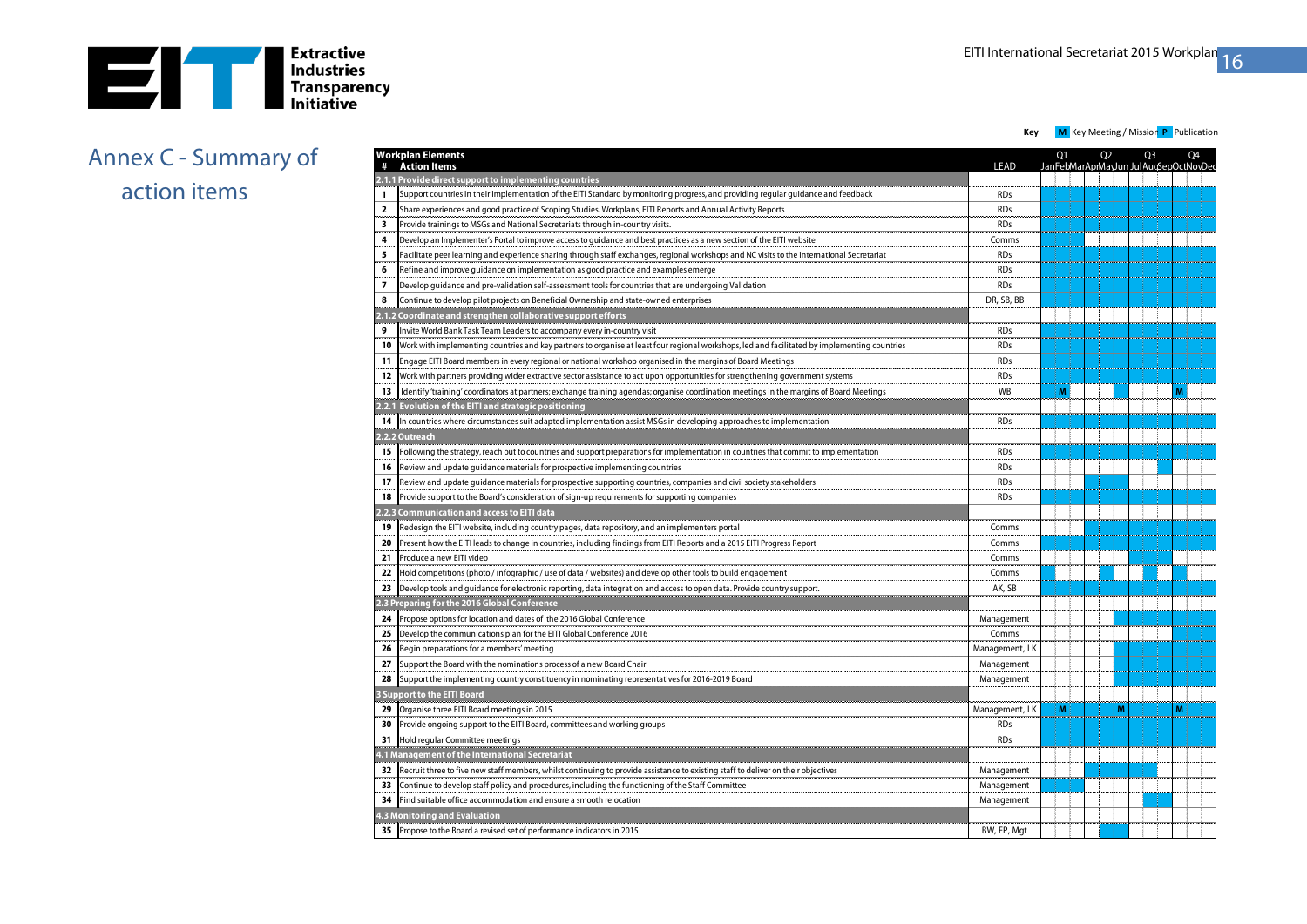| <b>Policy Staff</b> |      | <b>Administrative</b> |       | <b>Distribution</b>                                |       |
|---------------------|------|-----------------------|-------|----------------------------------------------------|-------|
| Moberg              | 100% | Krogsund              | 100%  | Support to implementing<br>countries               | 13.55 |
| Rich                | 100% | Andreasen             | 15%   | Outreach                                           | 1.7   |
| <b>Bartlett</b>     | 100% | Herbert               | 25%   | <b>Support Board and Chair</b>                     | 1.95  |
| Rogan               | 100% | Bishop                | 20%   | Stakeholder relations (incl.<br>Global Conference) | 1.1   |
| Paris               | 100% | Berger                | 100%  | Communication                                      | 1.7   |
| <b>Biesterbos</b>   | 100% | Wiersholm             | 100%  | Other management and<br>administration             | 2.1   |
| Dion                | 100% | Conference manager    | 50%   | <b>Total</b>                                       | 22.10 |
| Tokpah              | 100% |                       |       |                                                    |       |
| Balde               | 100% |                       |       |                                                    |       |
| Reitmaier           | 25%  |                       |       |                                                    |       |
| Valverde            | 100% |                       |       |                                                    |       |
| Kråkenes            | 100% |                       |       |                                                    |       |
| Aamot               | 90%  |                       |       |                                                    |       |
| Munje               | 100% |                       |       |                                                    |       |
| Kilpi               | 100% |                       |       |                                                    |       |
| Andreasen           | 85%  |                       |       |                                                    |       |
| Kasimova            | 100% |                       |       |                                                    |       |
| Granado             | 100% |                       |       |                                                    |       |
| New staff           | 100% |                       |       |                                                    |       |
| Subtotal            | 18   | <b>Subtotal</b>       | 4.10  |                                                    |       |
|                     |      | <b>Total</b>          | 22.10 |                                                    |       |

## Annex D - Summary of allocation of staff time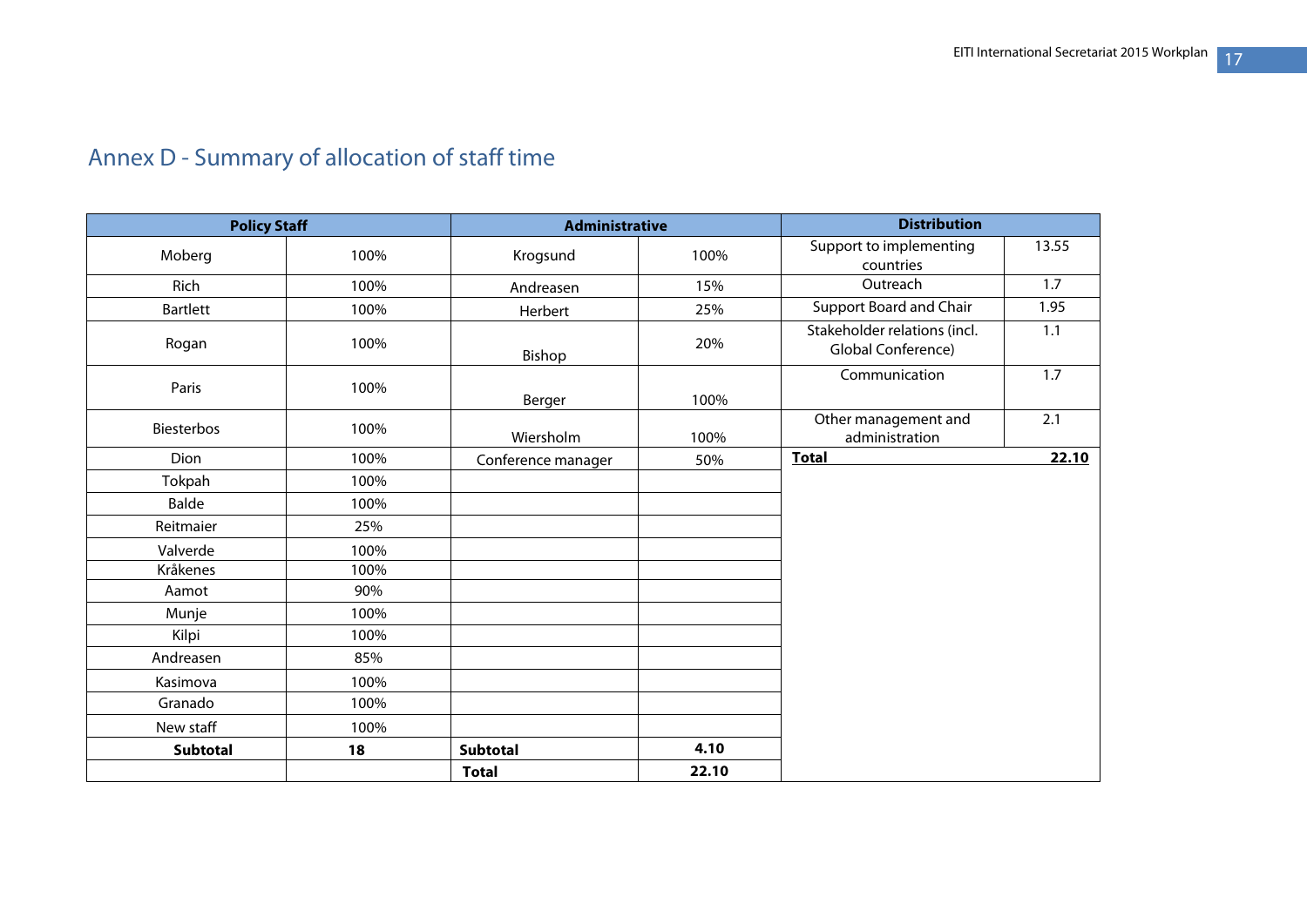

Annex E: 2015 Budget

EITI International Secretariat 2015 Workplan

 $\overline{18}$ 

**EITI International Secretariat 19 December 2014**

# **EITI BUDGET 2015**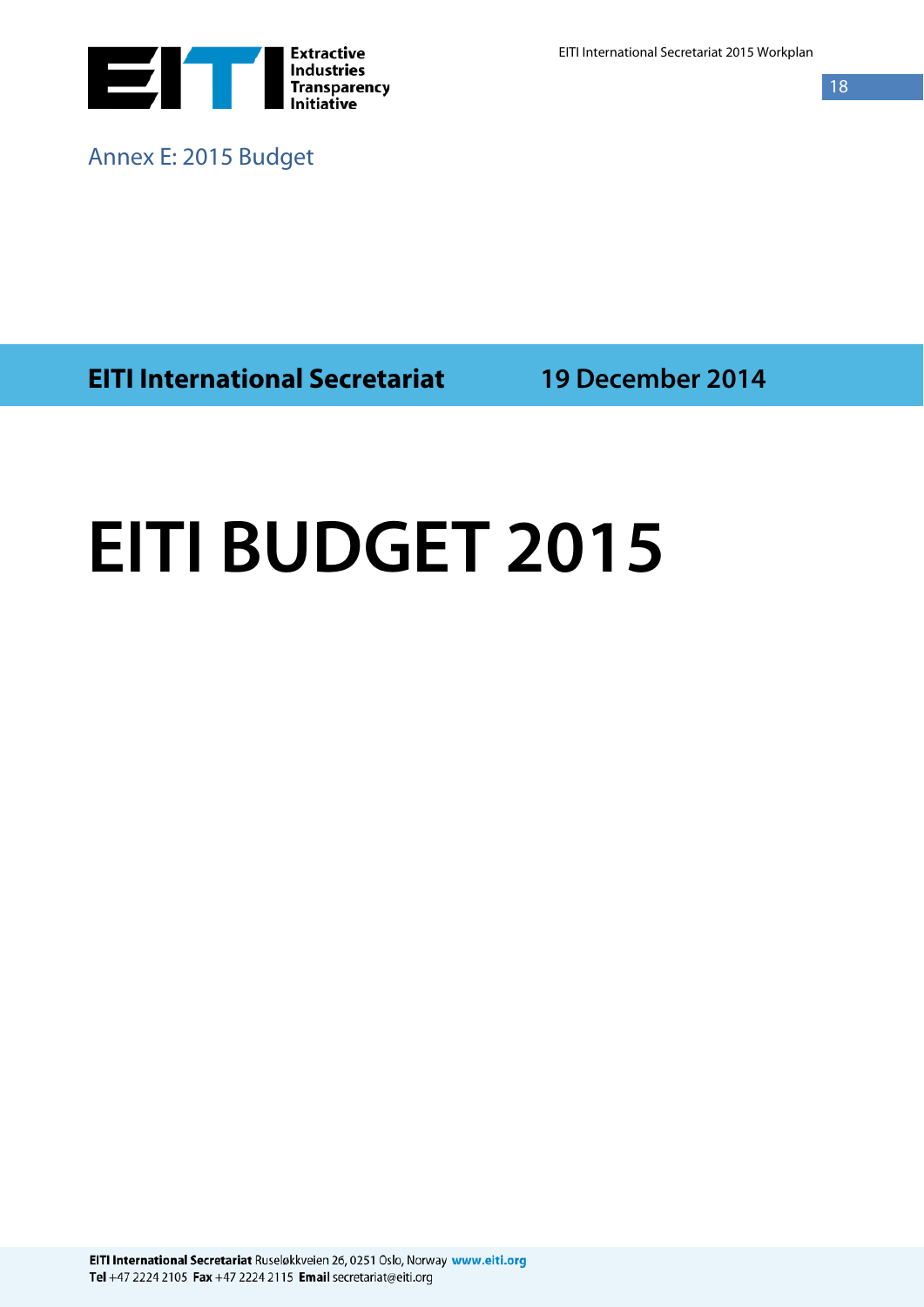## **1 Summary**

The 2015 budget is based on the 2015 Secretariat Workplan. It foresees a 6% increase in Secretariat expenditure over the revised 2014 forecast due to a continued high level of implementation and outreach support, and inflation. The Secretariat will be responsible for the delivery and costs of validation for the first time. These are included in this paper but not in the budget total since they are expected to be covered by the World Bank MDTF. US \$0.6m is foreseen for validation costs in 2015.

For the first time, the budget is presented on an accruals basis. This has little impact for comparison purposes but removes, for example, any costs incurred in 2015 for the 2016 Global Conference.

With the latest increased forecast for 2014, the proposed budget has an increase of 6% as opposed to 13% when last presented at the board meeting in Myanmar. The Secretariat has therefore limited the scenarios with 3 year outlook to one with 0% growth in addition to the proposed budget with 6% growth. Budget scenarios with 0% and 6% growth underline both the significant fixed cost structure of the Secretariat as well as how lean and efficient the Secretariat is run. The 0% growth scenario will significantly reduce outreach activity as well as communication efforts to inform the public, stakeholders and implementers about the EITI.

A 3 year outlook, which provides a good basis for all stakeholders to consider the financial basis for a longer term strategy for the Secretariat, is included. The 3 year outlook is based on gradual growth in addition to special events such as the 2016 global conference as well as the need for new offices by the summer of 2016.

## **2 Background**

At the Board meeting in Myanmar, the Secretariat was requested to provide alternative scenarios and a mulityear outlook. The Board received feedback from company representatives that as companies see challenging times ahead, it would be prudent for the EITI to provide alternative budgets with the effects this might have. As mentioned, the increased forecast for 2014 has resulted in only one alternative scenario of 0% in addition to the proposed budget scenario.

The Governance and Finance Committees have reviewed projections of both revenues and expenditures with the Secretariat and are confident that they are well-founded. The proposed 2015 Budget is to be considered alongside the 2015 Workplan for approval by the Board. The Budget cannot be considered and approved in isolation, as the activities are set out in the Workplan.

With continued efforts by the Secretariat to widen the EITI funding base, the existing commitments from supporting countries and companies, and an expected carry-over from 2014 to 2015, the Secretariat expects to have access to sufficient funding to fully execute the 2015 Workplan.

The reserve of US \$0.5m that can be called upon when needed, contributes towards financial sustainability.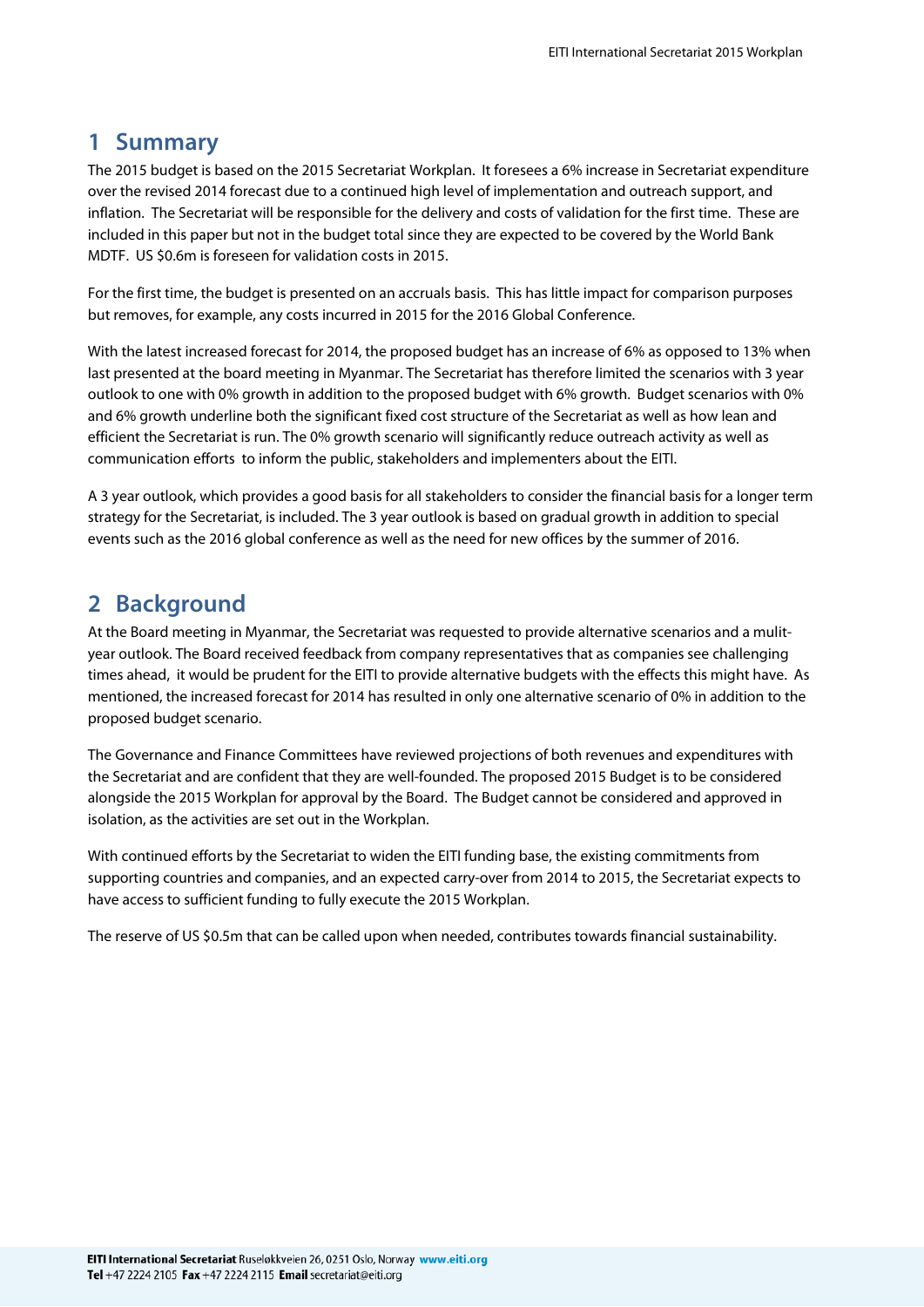## **3 2015 Budget**

The Secretariat considers a budget of US \$5.2m (6% increase) as necessary and adequate to execute its mandate as defined in the EITI Articles of Association and in the 2015 Workplan. The Secretariat foresees increased expenditure for salaries, implementation and office expenses. Salaries, the most significant cost expenditure, are expected to increase by 13% due to inflation (3%)<sup>6</sup>, performance-related salary increases (around 3%), and new staff (the rest).

The budget excludes the US \$0.5m reserve. With the Secretariat obtaining most revenue in US dollars and with most costs in NOK, there is always unpredictability due to currency fluctuations.

Underlying this proposed budget are the activities identified in the Workplan.

1. More intense support will need to be provided to the almost 50 **implementing** countries and to **outreach** efforts. This will create an increased work load and a need for increased staff capacity as set out in the 2015 Workplan. More staff will need to travel together and provide more intense support. The EITI Standard contains elements that have not been reported upon by many of the countries, and detailed guidance and support is required to integrate these elements into their reporting processes. As a consequence, the budget for implementation is estimated to increase from US \$0.53m to US \$0.55m; the budget for outreach will decrease by US \$0.02m to US \$0.23m. Conference will increase with the hiring of a conference manager from April.

The International Secretariat will assist countries by drafting further guidance notes, templates and checklists; offering general and specialised training and facilitating peer knowledge exchange; functioning as a knowledge centre for good practices; conducting reviews; and assisting countries in elaborating scoping studies and feasibility studies, terms of reference for scoping and reconciliation. There will continue to be specific attention to assisting countries in elaborating and adapting their work plans and communication plans to reflect the increasingly important role of these documents in the implementation process.

- 2. **Staff numbers** and associated expenses are expected to increase modestly in 2015. With more countries implementing the EITI Standard, the need for further support will increase. One senior staff member's cost-free secondment to the Secretariat will come to end in 2015 and will need replacement, there will need to be a new Conference manager, and possibly one additional staff member. For 2015, as noted in the Workplan, the Secretariat plans to recruit around three to five new staff members which, along with inflation and performance-related salary increases, would lead to an expected increase for salary of US \$0.3m or 13%.
- 3. **Office expenses** are expected to increase from US \$0.32m to US \$0.36m in 2015 to cover a possible relocation towards the end of the year.
- 4. In addition, at its 23rd meeting in Sydney on 22 May 2013, the EITI Board agreed that the EITI International Management<sup>7</sup> should finance and procure EITI **Validation**, replacing the current arrangement by which Validation is paid for and procured by implementing countries, often with bilateral donor support. The

 $^6$  This inflation rate is based on the Norges Bank's inflation rate of 2.5% [\(http://www.norges](http://www.norges-bank.no/en/Statistics/Inflation/)[bank.no/en/Statistics/Inflation/\)](http://www.norges-bank.no/en/Statistics/Inflation/) plus 0.5% to allow a cushion.

 $<sup>7</sup>$  EITI International Management refers to the International Secretariat, Board and Conference.</sup>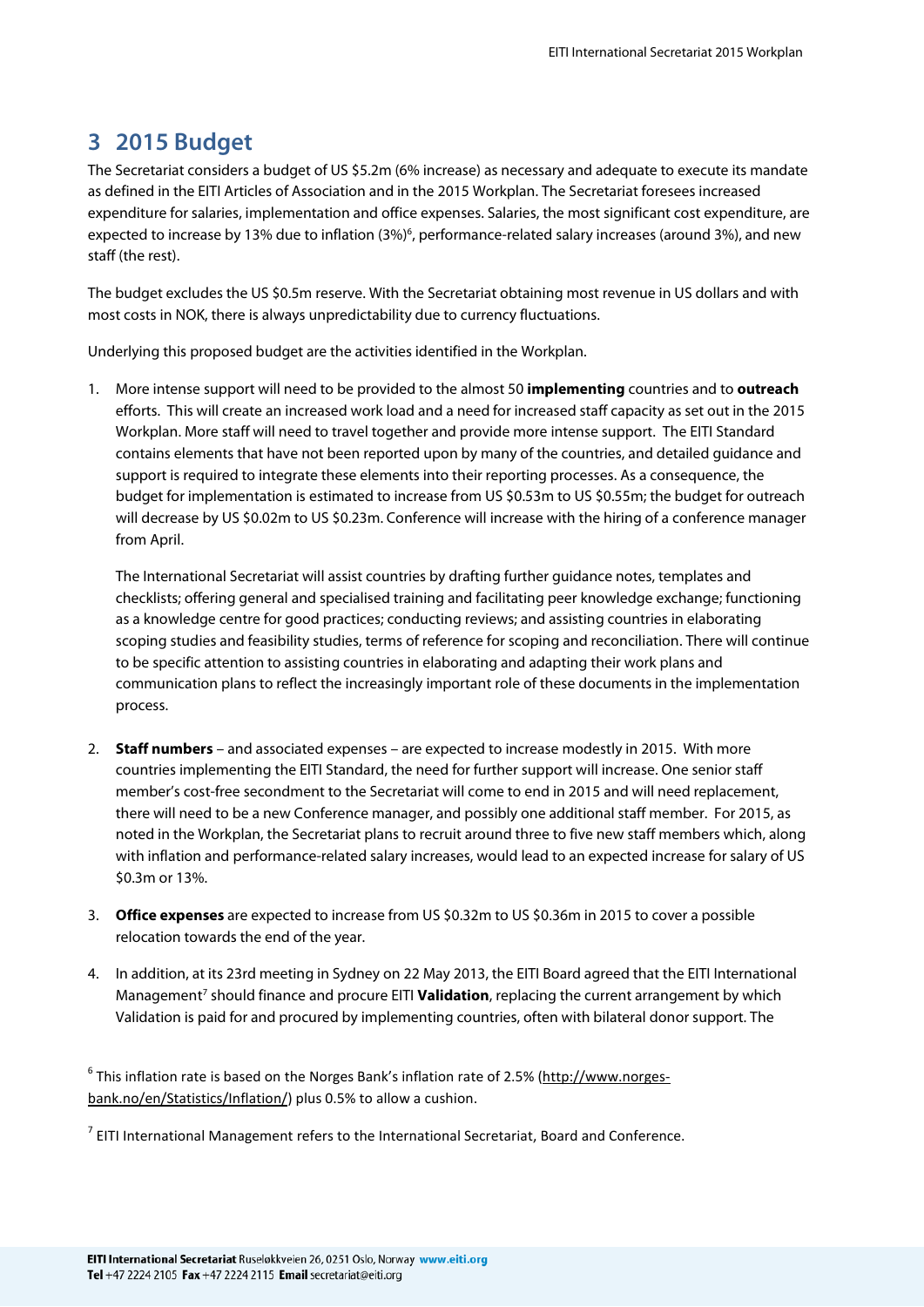Secretariat is in the process of seeking additional funding from the World Bank Multi Donor Trust Fund (MDTF) following the review of the EITI and World Bank support to the EITI. Eight Validations are expected in 2015 – Azerbaijan, Liberia, the Solomon Islands, Timor-Leste, Ghana, Mongolia, Kyrgyzstan and São Tomé and Príncipe. These are expected to cost in the order of US \$75k each, leading to a new budget line in the 2015 accounts of US \$0.6m. The total funds allocated by the MDTF for 2015 validations are US \$1.0m which allows some cushion for overspend if needed.

These plans and developments translate to expenses in 2014 as presented in Table 1.

**NB**: The Chair of the EITI executes her function pro bono and is only compensated for actual costs covering, for example, travel. The budget line 'Chair Support' refers to the cost for running the support to her and Eddie Rich (Deputy Head of Secretariat) in London – this consists of a PA who works 20% of the time, telecommunications, visas, office and IT costs, and incidentals. She provides a room in her house as an office for Eddie and the PA at no cost to the EITI.

Table 1: EITI Budget 2015 in US \$

#### **EITI Reporting 2014**

All figures in USD thousands

| <b>Item</b>                                                            | 2010          | 2011    | 2012                        | 2013     | 2014    | 2015             | % increase |
|------------------------------------------------------------------------|---------------|---------|-----------------------------|----------|---------|------------------|------------|
|                                                                        | <b>Actual</b> |         | <b>Actual Actual Actual</b> |          | FC      | <b>Budget</b>    | 2014-2015  |
| Core contribution, Government of Norway                                |               |         |                             |          |         |                  |            |
| <b>Government of Norway</b>                                            | 603           | 669     | 583                         | $\bf{0}$ | 719     | 394              | $-45%$     |
| <b>Supporting countries, International Development Agencies (IDAs)</b> |               |         |                             |          |         |                  |            |
| and NGOs (approximately 50% of remaining requirement)                  |               |         |                             |          |         |                  |            |
| <b>Civil Society</b>                                                   |               |         |                             |          |         | 10 <sup>10</sup> |            |
| Supporting countries and IDA's                                         | 1 3 2 8       | 2 3 1 7 | 2 4 3 6                     | 3656     | 2 1 4 7 | 2 4 0 4          | 12%        |
| Private sector (approximately 50% of remaining requirement)            |               |         |                             |          |         |                  |            |
| <b>Investors</b>                                                       | 4             | 14      | 13                          | 10       | 10      | 10               | 3%         |
| Oil and Gas                                                            | 749           | 1 0 0 3 | 1 2 5 4                     | 1 2 0 5  | 1 2 2 0 | 1598             | 31%        |
| <b>Mining and Minerals</b>                                             | 130           | 816     | 635                         | 904      | 758     | 800              | 6%         |
| Non-extractives                                                        | $\Omega$      | 0       | $\bf{0}$                    | 10       | 5       | 5                | 3%         |
|                                                                        |               |         |                             |          |         |                  |            |
| <b>Validation - WBMDTF</b>                                             |               |         |                             |          |         | 600              |            |
| <b>Total Revenues</b>                                                  | 2814          | 4821    | 4921                        | 5784     | 4859    | 5820             | 20 %       |
|                                                                        |               |         |                             |          |         |                  |            |
| Costs                                                                  |               |         |                             |          |         |                  |            |
| Implementation                                                         | 207           | 162     | 200                         | 706      | 530     | 550              | 4 %        |
| Outreach                                                               | 105           | 151     | 169                         | 212      | 250     | 230              | $-8%$      |
| <b>Board meetings</b>                                                  | 458           | 428     | 496                         | 605      | 500     | 410              | $-18%$     |
| Communications                                                         | 95            | 226     | 173                         | 461      | 539     | 490              | $-9%$      |
| Chair's support                                                        | 154           | 86      | 35                          | 35       | 51      | 40               | $-22%$     |
| Project consultants                                                    | 107           | 305     | 168                         | 186      | 141     | 150              | 7%         |
| Salary                                                                 | 1 4 0 3       | 1922    | 1779                        | 2 2 6 0  | 2 3 2 0 | 2620             | 13%        |
| Other staff expenses                                                   | 93            | 72      | 173                         | 155      | 223     | 240              | 8%         |
| Office expenses                                                        | 179           | 363     | 562                         | 452      | 321     | 360              | 12%        |
|                                                                        |               |         |                             |          |         |                  |            |
| Conference                                                             | 219           | 958     | 261                         | 1442     | 41      | 130              | 220%       |
| Validation                                                             |               |         |                             |          |         | 600              |            |
| <b>Total Costs</b>                                                     | 3 0 2 0       | 4672    | 4 0 1 7                     | 6512     | 4916    | 5820             | 18%        |
|                                                                        |               |         |                             |          |         |                  |            |
| <b>Net result</b>                                                      | (206)         | 149     | 904                         | (728)    | (57)    |                  |            |

With its continued efforts to strengthen the EITI funding base, the Secretariat expects to have access to sufficient funding in 2015 to cover the increased expenses and to properly execute the 2015 Workplan.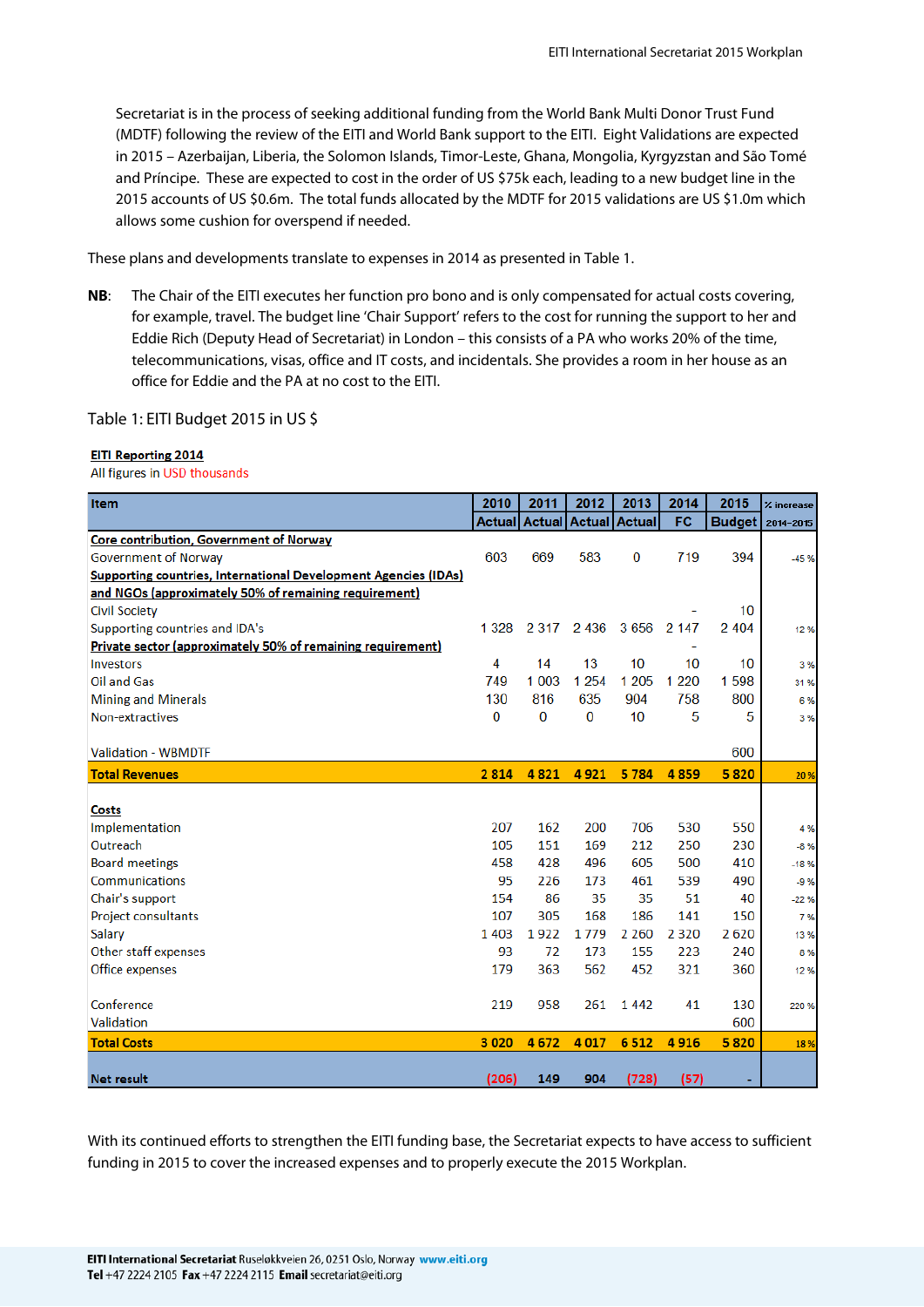The reserve of US \$0.5m was set aside to cater to fluctuations in the exchange rate and uncertainties in some major funding streams. This reserve was agreed by the Board in 2010<sup>8</sup>.

This forecast is based on the expectation of a continued widening funding base:

- So far in 2014, six new supporting companies have made a financial contribution to the EITI. With continued new companies in 2015, it is expected that changes in the requested contribution from companies can be avoided for the third year in a row, though an increase is requested from ICMM on behalf of its members; and
- First time financial contributions are expected from supporting countries, including Belgium and the European Commission, also lead to the hope that significant increases in requests will not be required. In 2014 Norway provided funding for 2013 and 2014 while funding in 2015 will be a regular one year contribution. This explains the difference in contribution between 2014 and 2015.

Perhaps more than in previous years, there will be a need to focus on widening the funding bases and collecting contributions and pledges, in order to avoid increases in requested contributions. These considerations are presented in Table 1.

## **4 Scenarios and outlook for the 2015 Budget**

The budget includes two scenarios: a 6% and 0% increase. Each also outline the 3 year outlook for these scenarios.

Both scenarios assume the global conference will take place in 2016 at a cost of US \$0.5m in addition to a conference manager. With the expiry of the generous Norad contract, new offices will be sought in late 2015 or 2016 with an increase in office expenses of US \$0.12m for all scenarios.

1. Proposed 6% growth

The 6% budget growth scenario proposed by the Secretariat responds to the growing demand and workload to meet the implementation support needs of a growing number of countries implementing the EITI standard. Note that in 2016, the costs of the global conference, and Secretariat office relocation, will limit the budget share for implementation work activities. However in 2017, implementation activities are projected to resume their growth trend, in all expenditure categories.

<sup>8</sup> The annual reserve does not equal exactly US\$500,000 because it was established in Norwegian Kroner (NOK2.7m). The reserve has subsequently depreciated to US \$460,000.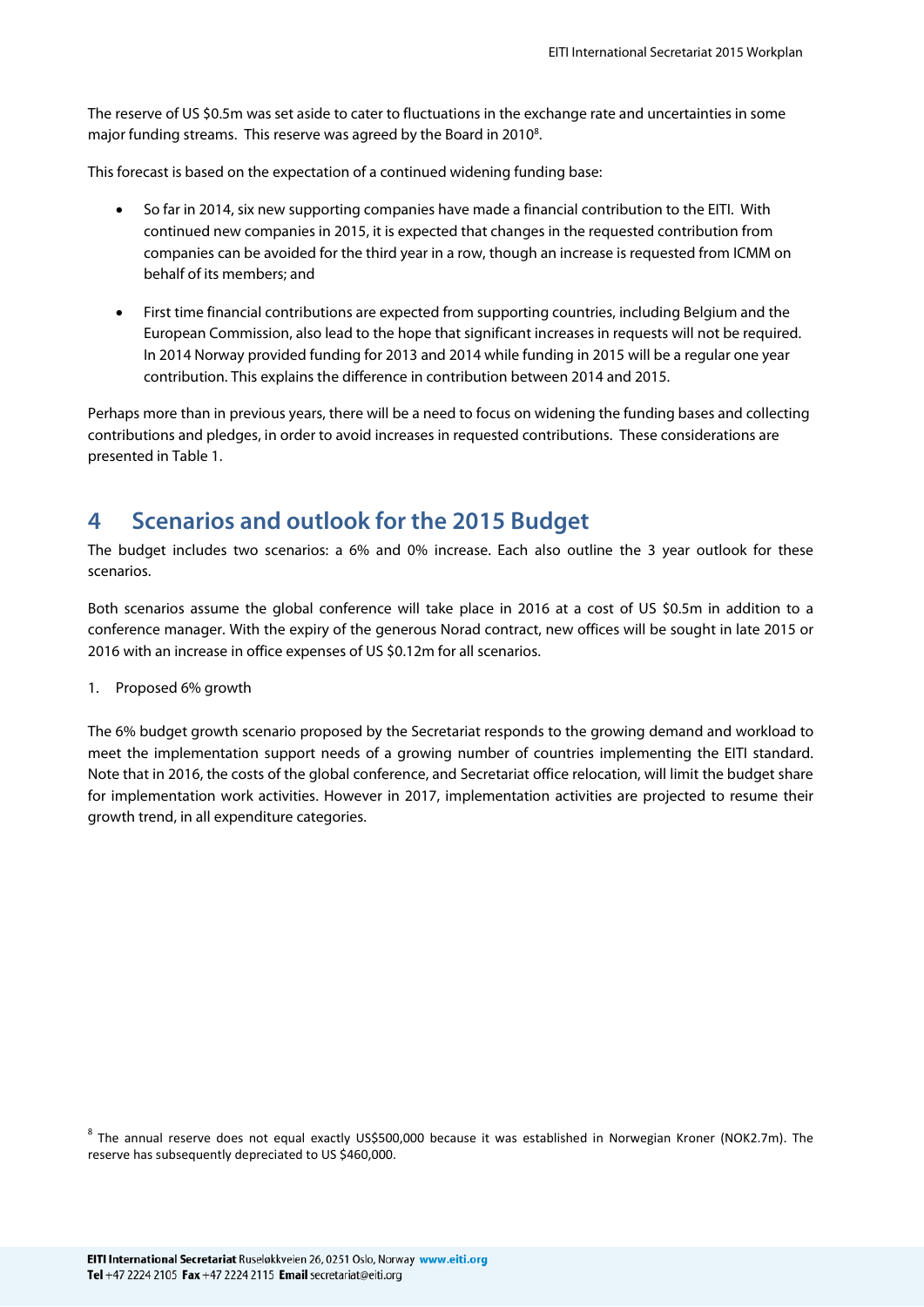#### EITI Budget years 2015-2017

Workplan scenario - 6% increase from latest forecast 2014 All figures in USD thousands

| <b>Item</b>                                                   | 2014                  | 2015          | %        | 2016          | %                      | 2017    | $\%$     | % increase                  |
|---------------------------------------------------------------|-----------------------|---------------|----------|---------------|------------------------|---------|----------|-----------------------------|
|                                                               | <b>Budget/FC</b>      | <b>Budget</b> | increase | <b>Budget</b> | increase               |         |          | Budget   increase 2014-2017 |
| Core contribution, Government of Norway                       |                       |               |          |               |                        |         |          |                             |
| Government of Norway                                          | 719                   | 394           | $-45,2%$ | 394           | $0,0\%$                | 394     | 0.0%     | $-45,2%$                    |
| <b>Supporting countries, Int. Development Agencies (IDAs)</b> |                       |               |          |               |                        |         |          |                             |
| and NGOs (approximately 50% of remaining requirement)         |                       |               |          |               |                        |         |          |                             |
| <b>Civil Society</b>                                          |                       | 10            |          | 11            | $7,0$ %                | 11      | 7.0%     |                             |
| Supporting countries and IDA's                                | 2 147                 | 2 4 0 4       | 12.0%    | 2 8 3 2       | 17,8%                  | 2 7 6 7 | $-2,3%$  | 28,9%                       |
| Private sector (approximately 50% of remaining requireme      |                       |               |          |               |                        |         |          |                             |
| Investors                                                     | 10                    | 10            | $0.0 \%$ | 11            | $7,0$ %                | 11      | 7.0%     | 14,5%                       |
| Oil and Gas                                                   | 1 2 2 0               | 1598          | 31,0%    | 1883          | 17.9 %                 | 1839    | $-2.4%$  | 50,7%                       |
| <b>Mining and Minerals</b>                                    | 758                   | 800           | 5.5%     | 941           | 17,7%                  | 920     | $-2.2%$  | 21,4 %                      |
| Non-extractives                                               | 5                     | 5             |          | 5             |                        | 6       |          | 14,5 %                      |
|                                                               |                       |               |          |               |                        |         |          |                             |
| <b>Total Revenues</b>                                         | 4859                  | 5 2 2 0       | 7,4%     | 6077          | 16,4%                  | 5948    | $-2,1%$  | 22,4%                       |
|                                                               |                       |               |          |               |                        |         |          |                             |
| <b>Costs</b>                                                  |                       |               |          |               |                        |         |          |                             |
| Implementation                                                | 530                   | 550           | 3.8%     | 570           | $3,6$ % $^\prime$      | 612     | 7.4 %    | 15,5%                       |
| Outreach                                                      | 250                   | 230           | $-8.0%$  | 245           | 6,5%                   | 275     | 12,2%    | 10,0%                       |
| <b>Board meetings</b>                                         | 500                   | 410           | $-18.0%$ | 420           | $2,4$ % $\overline{ }$ | 451     | 7,4 %    | $-9,8%$                     |
| Communications                                                | 539                   | 490           | $-9,1%$  | 503           | $2,6$ %                | 540     | 7.4 %    | 0.2%                        |
| Chair's support*                                              | 51                    | 40            | $-21.6%$ | 40            | $0,0\%$                | 43      | 7.5%     | $-15,7%$                    |
| <b>Project consultants</b>                                    | 141                   | 150           | 6.4%     | 150           | $0,0~\%$ $^{\prime}$   | 161     | 7,3%     | 14,2%                       |
| Salary                                                        | 2 3 2 0               | 2620          | 12,9%    | 2786          | 6,3%                   | 2990    | 7.3%     | 28,9%                       |
| Other staff expenses                                          | 223                   | 240           | 7.6%     | 255           | 6,3%                   | 273     | 7,1%     | 22,4 %                      |
| Office expenses                                               | 321                   | 360           | 12,1%    | 505           | 40,3%                  | 542     | 7.3%     | 68,8%                       |
|                                                               | $\tilde{\phantom{a}}$ |               |          |               |                        |         |          |                             |
| Conference                                                    | 40                    | 130           | 225.0%   | 604           | 364,2%                 | 61      | $-89.9%$ | 52,7%                       |
| <b>Total Costs</b>                                            | 4916                  | 5 2 2 0       | 6,2%     | 6077          | 16,4%                  | 5948    | $-2,1%$  | 21,0%                       |
|                                                               |                       |               |          |               |                        |         |          |                             |
| <b>Net result</b>                                             | (57)                  |               |          |               |                        |         |          |                             |

#### 2015

3% inflation adjustment to salaries, other staff expenses and office expenses, 3% adjustment for salary rises. Conference manager from June, replacment of seconded staff from May and one other new staff member. Approx 4% increased Implementation budget with reductions to Outreach and Communications.

2016

Conference cost in 2016 of US \$0.5m.

New premises from 2016: added annual cost of US \$0.12m to office expenses.

Approx 3% adjustemnt to implementation, outreach, board meetings.

Flat chair's support and project consultants.

Salary increased by 6% to allow for inflation, promotion and new staff.

#### 2017

7% overall increase excluding conference.

#### 2. Proposed 0% growth

The flat budget growth scenario presented below has a major impact on programme and country support activities. For example, given the fixed nature of other Secretariat costs, one consequence of a flat budget is a 74% reduction in the outreach budget – which will sharply impact important outreach activity. Similarly, communications and web development would be severely constrained just when communication efforts will need to deepen its guidance about the process to EITI implementers, and to tell the EITI story to the public, supporters, and stakeholders.